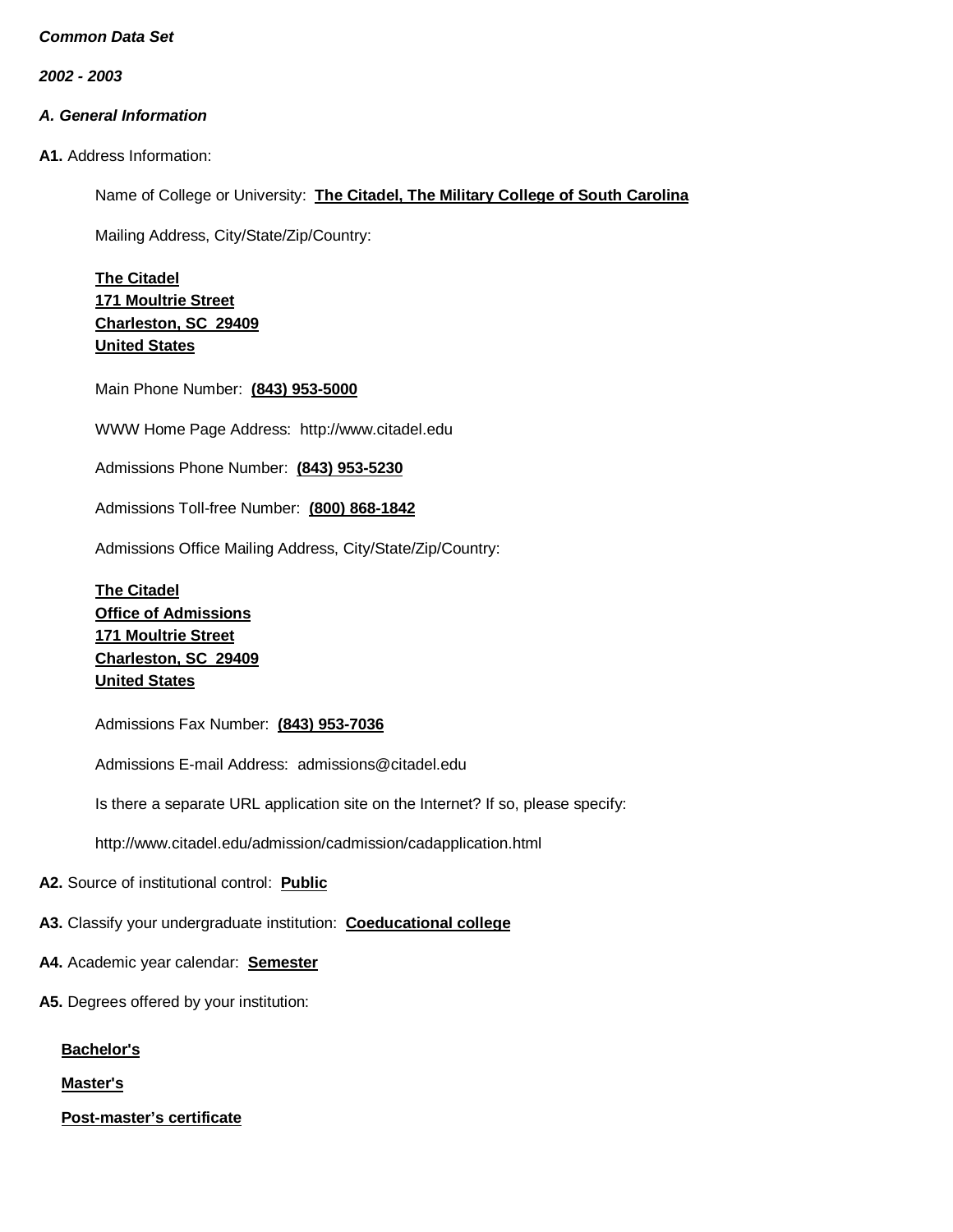# *B. Enrollment and Persistence*

**B1.** Institutional Enrollment Men and Women: Provide numbers of students for each of the following categories as of the institution's official fall reporting date or as of October 15, 2002.

|                                                        |             | <b>FULL-TIME</b> |                | <b>PART-TIME</b> |  |  |  |
|--------------------------------------------------------|-------------|------------------|----------------|------------------|--|--|--|
|                                                        | Men         | Women            | Men            | Women            |  |  |  |
| <b>Undergraduates</b>                                  |             |                  |                |                  |  |  |  |
| Degree-seeking, first-time freshmen                    | 475         | 45               | $\overline{0}$ | $\boldsymbol{0}$ |  |  |  |
| Other first-year, degree-seeking                       | 54          | 3                | 4              | 0                |  |  |  |
| All other degree-seeking                               | 1,342       | 66               | 44             | 4                |  |  |  |
| Total degree-seeking                                   | 1,871       | 114              | 48             | 4                |  |  |  |
| All other undergraduates enrolled in<br>credit courses | $\mathbf 0$ | $\mathbf 0$      | 11             | 51               |  |  |  |
| <b>Total undergraduates</b>                            | 1,871       | 114              | 59             | 55               |  |  |  |
| <b>First-professional</b>                              |             |                  |                |                  |  |  |  |
| First-time, first-professional students                | $\mathbf 0$ | $\mathbf 0$      | $\mathbf 0$    | $\mathbf 0$      |  |  |  |
| All other first-professionals                          | $\mathbf 0$ | $\mathbf 0$      | $\mathbf 0$    | 0                |  |  |  |
| <b>Total first-professional</b>                        | $\bf{0}$    | $\bf{0}$         | $\bf{0}$       | $\mathbf 0$      |  |  |  |
| <b>Graduate</b>                                        |             |                  |                |                  |  |  |  |
| Degree-seeking, first-time                             | 28          | 37               | 86             | 109              |  |  |  |
| All other degree-seeking                               | 36          | 57               | 180            | 284              |  |  |  |
| All other graduates enrolled in credit<br>courses      | 5           | 8                | 180            | 949              |  |  |  |
| <b>Total graduate</b>                                  | 69          | 102              | 446            | 1,342            |  |  |  |

Total all undergraduates: **2,099**

Total all graduate and professional students: **1,959**

GRAND TOTAL ALL STUDENTS: **4,058**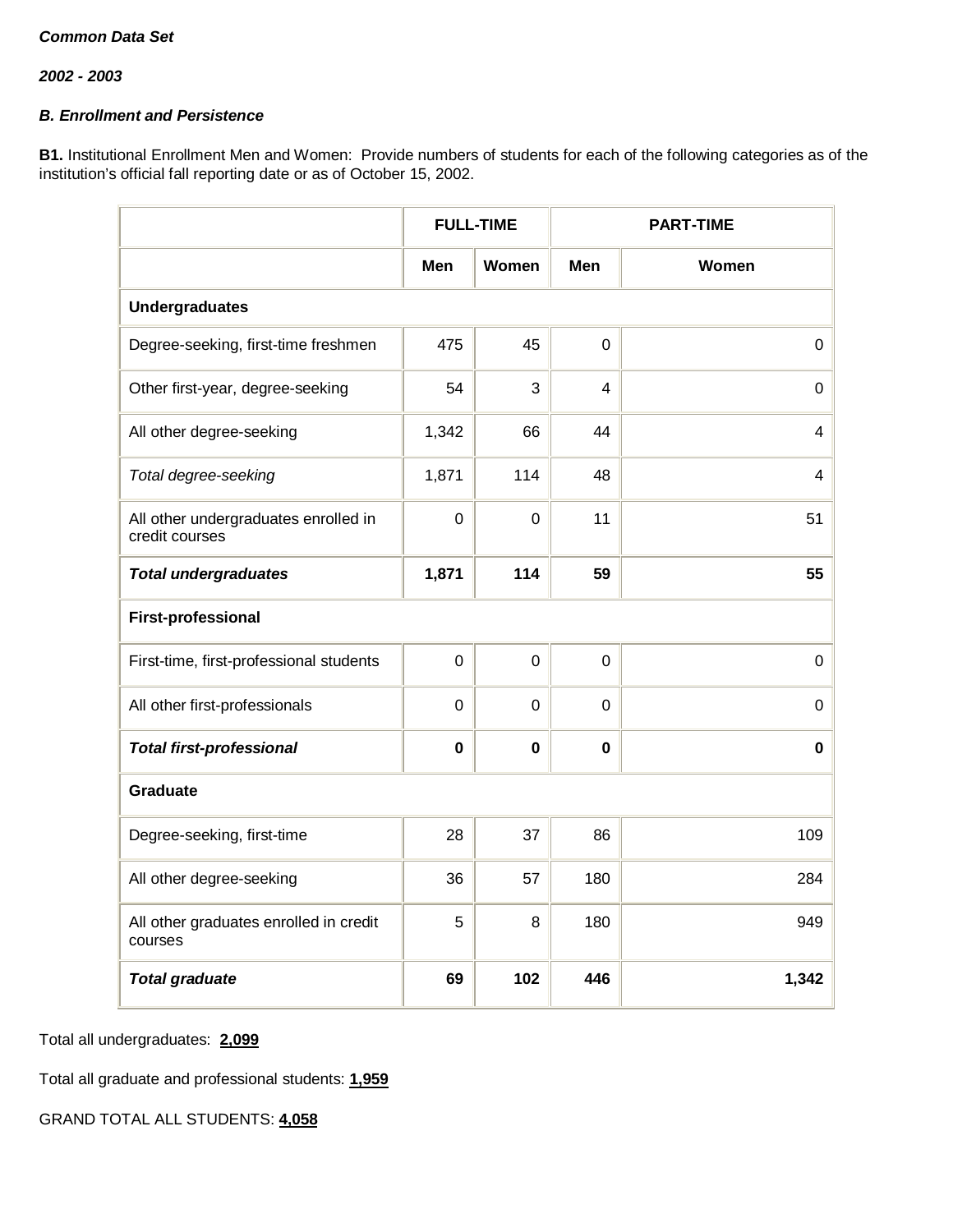### *2002 - 2003*

**B2.** Enrollment by Racial/Ethnic Category: Provide numbers of undergraduate students for each of the following categories as of the institution's official fall reporting date or as of October 15, 2002.

|                                   | <b>Degree-seeking First-</b><br>time First year | Degree-seeking<br><b>Undergraduates</b> | <b>Total Undergraduates</b> |
|-----------------------------------|-------------------------------------------------|-----------------------------------------|-----------------------------|
| Nonresident aliens                | 11                                              | 59                                      | 59                          |
| Black, non-Hispanic               | 48                                              | 169                                     | 180                         |
| American Indian or Alaskan Native | $\overline{2}$                                  | 6                                       |                             |
| Asian or Pacific Islander         | 16                                              | 57                                      | 58                          |
| Hispanic                          | 25                                              | 107                                     | 108                         |
| White, non-Hispanic               | 418                                             | 1,639                                   | 1,687                       |
| Race/ethnicity unknown            | 0                                               | 0                                       | $\mathbf{0}$                |
| <b>Total</b>                      | 520                                             | 2,037                                   | 2,099                       |

# **Persistence**

**B3.** Number of degrees awarded by your institution from July 1, 2001, to June 30, 2002:

Bachelor's degrees: **411**

Master's degrees: **184** 

Post-master's certificates: **11**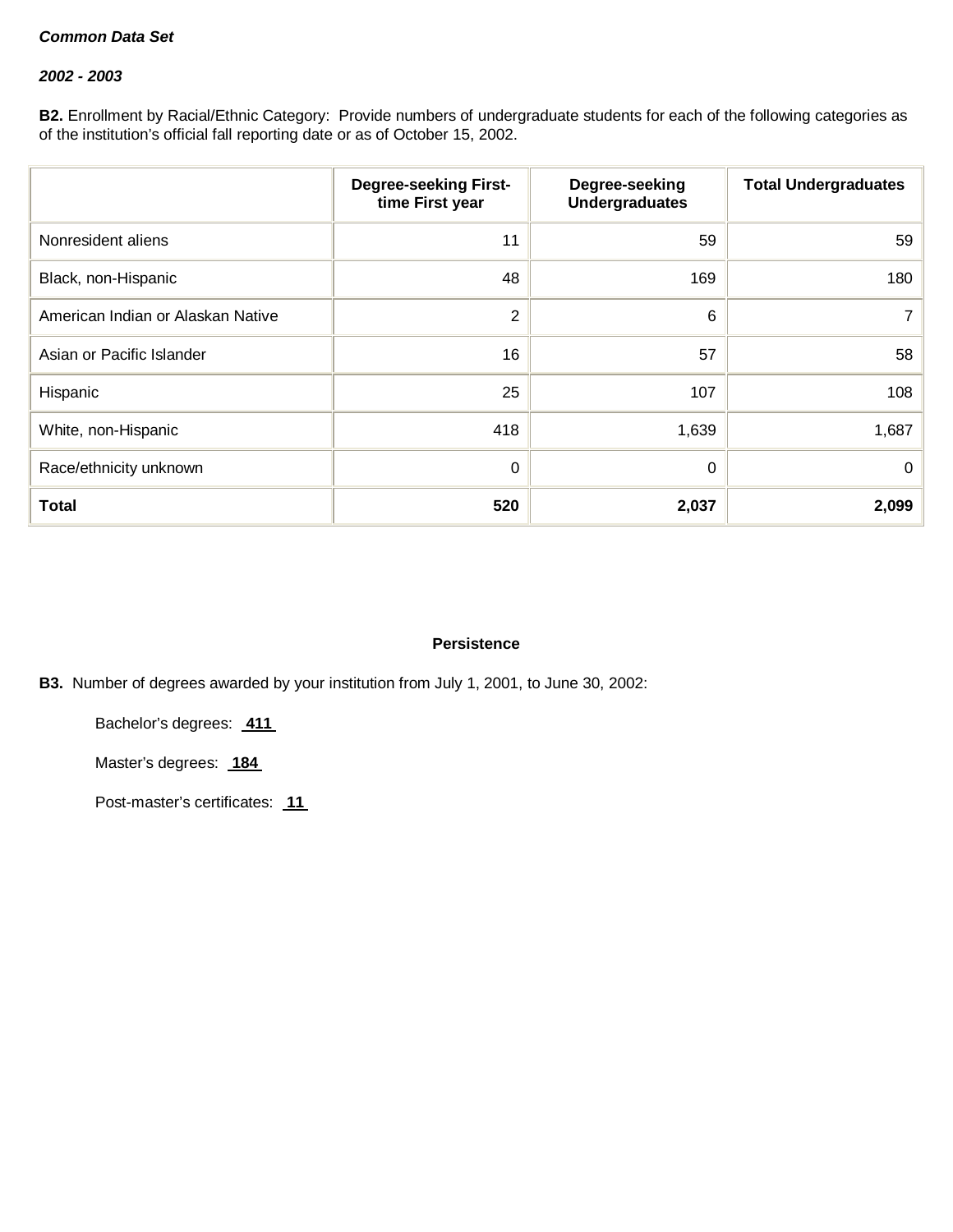#### **Graduation Rates**

The items in this section correspond to data elements formerly collected by IPEDS or currently collected by the IPEDS Webbased Data Collection System's Graduation Rate Survey (GRS). For complete instructions and definitions of data elements, see the IPEDS GRS instructions and glossary on the 2002 Web-based survey.

#### **For Bachelor's or Equivalent Programs**

Report for the cohort of full-time first-time bachelor's (or equivalent) degree-seeking undergraduate students who entered in fall 1996. Include in the cohort those who entered your institution during the summer term preceding fall 1996.

**B4.** Initial 1996 cohort of first-time, full-time bachelor's (or equivalent) degree-seeking undergraduate students; total all students: **474**

**B5.** Of the initial 1996 cohort, how many did not persist and did not graduate for the following reasons: deceased, permanently disabled, armed forces, foreign aid service of the federal government, or official church missions; total allowable exclusions: **1**

**B6.** Final 1996 cohort, after adjusting for allowable exclusions: **473** (Subtract question B5 from question B4)

**B7.** Of the initial 1996 cohort, how many completed the program in four years or less (by August 31, 2000): **267**

**B8.** Of the initial 1996 cohort, how many completed the program in more than four years but in five years or less (after August 31, 2000 and by August 31, 2001): **33**

**B9.** Of the initial 1996 cohort, how many completed the program in more than five years but in six years or less (after August 31, 2001 and by August 31, 2002): **13**

**B10**. Total graduating within six years (sum of questions B7, B8, and B9): **313**

**B11.** Six-year graduation rate for 1996 cohort (question B10 divided by question B6): **66.2 %**

#### **Retention Rates**

Report for the cohort of all full-time, first-time bachelor's (or equivalent) degree-seeking undergraduate students who entered in fall 2001 (or the preceding summer term). The initial cohort may be adjusted for students who departed for the following reasons: deceased, permanently disabled, armed forces, foreign aid service of the federal government or official church missions. No other adjustments to the initial cohort should be made.

**B22.** For the cohort of all full-time bachelor's (or equivalent) degree-seeking undergraduate students who entered your institution as freshmen in fall 2001 (or the preceding summer term), what percentage was enrolled at your institution as of the date your institution calculates its official enrollment in fall 2002? **78.4 %**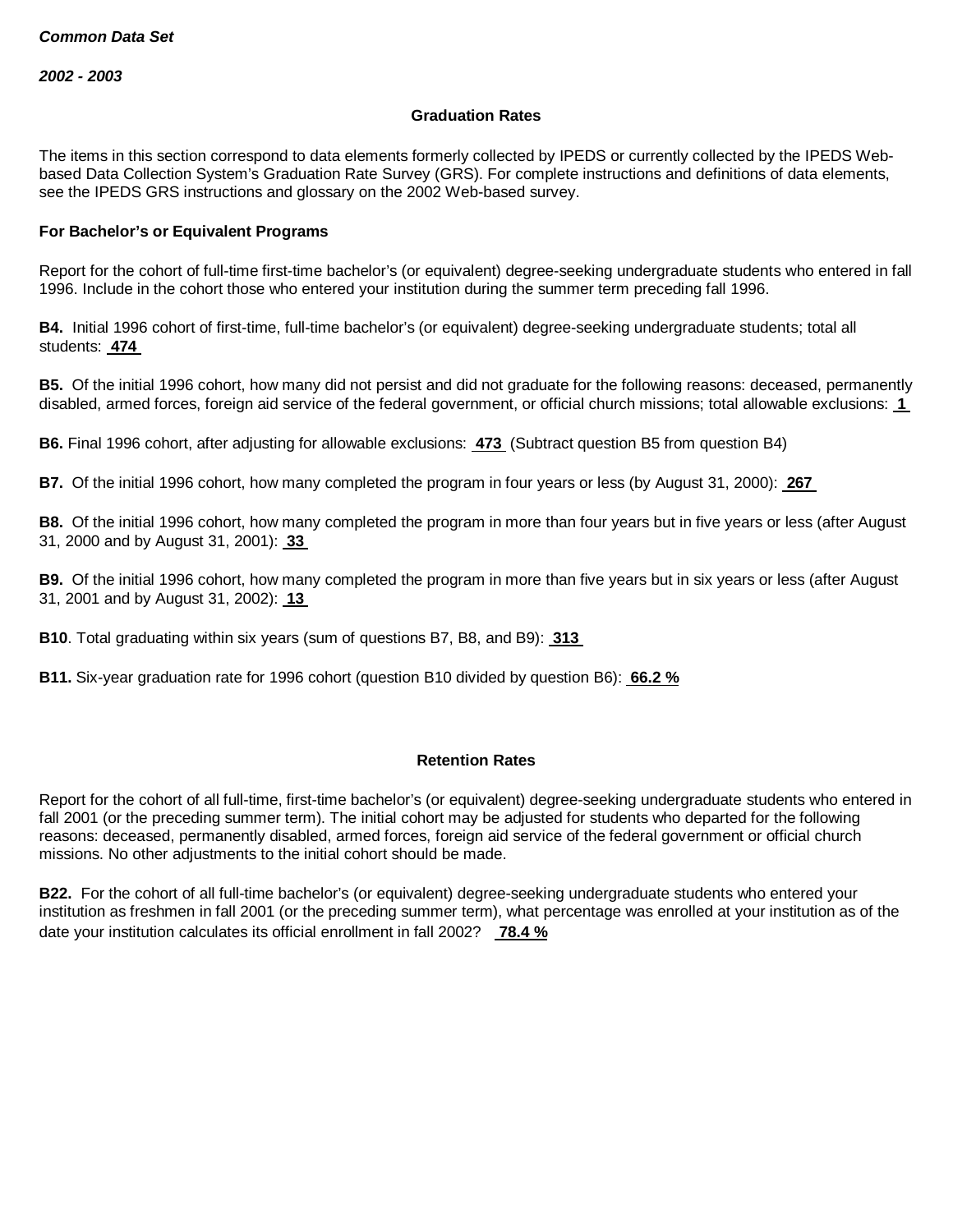## *C. First-Time, First-Year (Freshman) Admission*

#### **Applications**

**C1.** First-time, first-year (freshman) students**:** Provide the number of degree-seeking, first-time, first-year students who applied, were admitted, and enrolled (full- or part-time) in fall 2002. Include early decision, early action, and students who began studies during summer in this cohort. Applicants should include only those students who fulfilled the requirements for consideration for admission (i.e., who completed actionable applications) and who have been notified of one of the following actions: admission, nonadmission, placement on waiting list, or application withdrawn (by applicant or institution). Admitted applicants should include wait-listed students who were subsequently offered admission.

Total first-time, first-year (freshman) men who applied: **1,737**

Total first-time, first-year (freshman) women who applied: **185**

Total first-time, first-year (freshman) men who were admitted: **1,157**

Total first-time, first-year (freshman) women who were admitted: **145**

Total full-time, first-time, first-year (freshman) men who enrolled: **475**

Total part-time, first-time, first-year (freshman) men who enrolled: **0**

Total full-time, first-time, first-year (freshman) women who enrolled: **45**

Total part-time, first-time, first-year (freshman) women who enrolled: **0**

**C2.** Freshman wait-listed students (students who met admission requirements but whose final admission was contingent on space availability):

Do you have a policy of placing students on a waiting list? No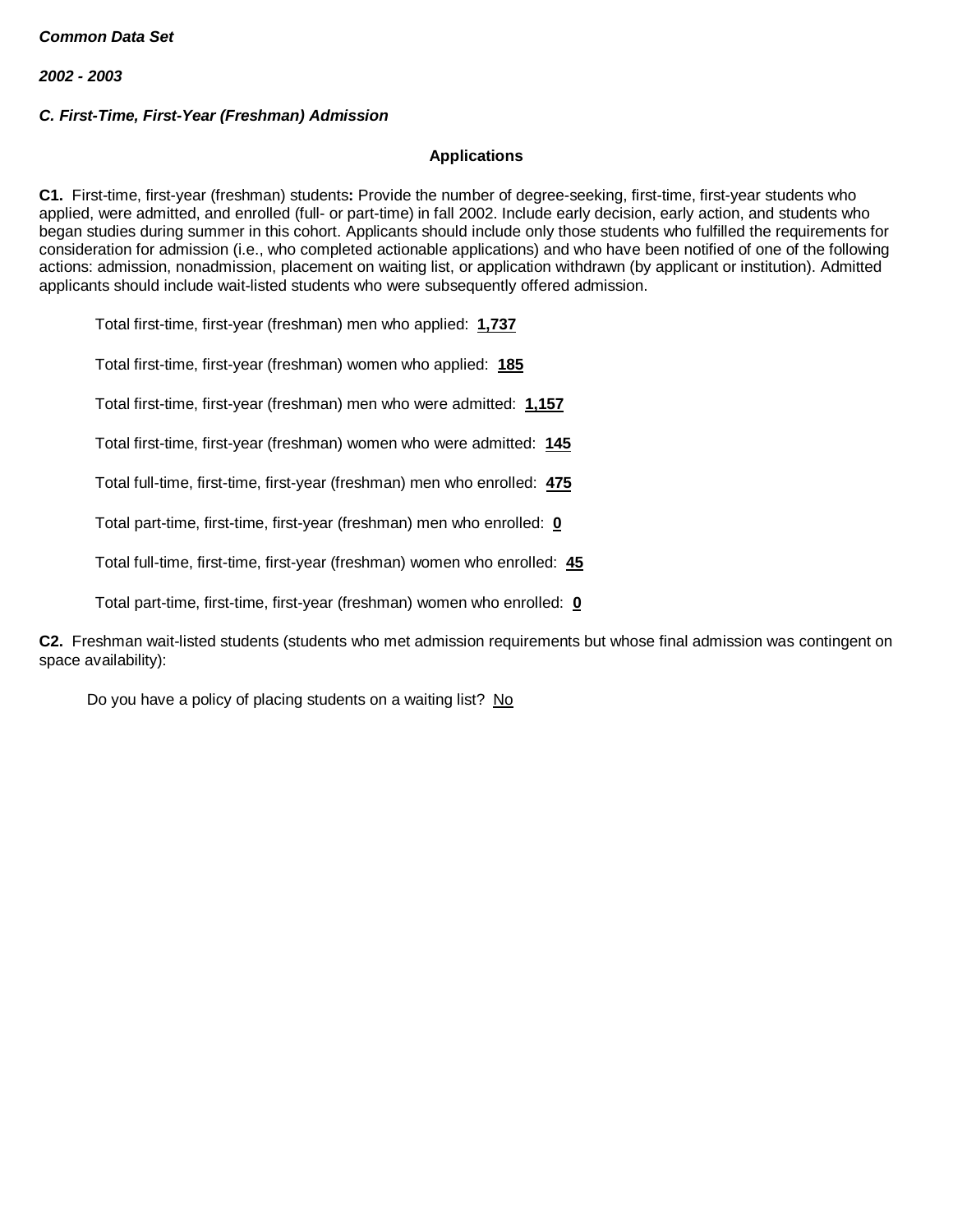#### **Admission Requirements**

**C3.** High school completion requirement:

Check the appropriate box to identify your high school completion requirement for degree-seeking entering students:

# **High school diploma is required and GED is accepted**

**C4.** Does your institution require or recommend a general college-preparatory program for degree-seeking students?

#### **Require**

**C5.** Distribution of high school units required and/or recommended: Specify the distribution of academic high school course units required and/or recommended of all or most degree-seeking students using Carnegie units (one unit equals one year of study or its equivalent). If you use a different system for calculating units, please convert.

|                                  | <b>Units Required</b> | <b>Units Recommended</b> |
|----------------------------------|-----------------------|--------------------------|
| Total academic units             | 20                    |                          |
| English                          | 4                     |                          |
| <b>Mathematics</b>               | 3                     |                          |
| Science                          | 3                     |                          |
| Of these, units that must be lab | 3                     |                          |
| Foreign language                 | $\overline{2}$        |                          |
| Social studies                   | 2                     |                          |
| History                          | 1                     |                          |
| Academic electives               | $\overline{4}$        |                          |
| Other: PE or ROTC                |                       |                          |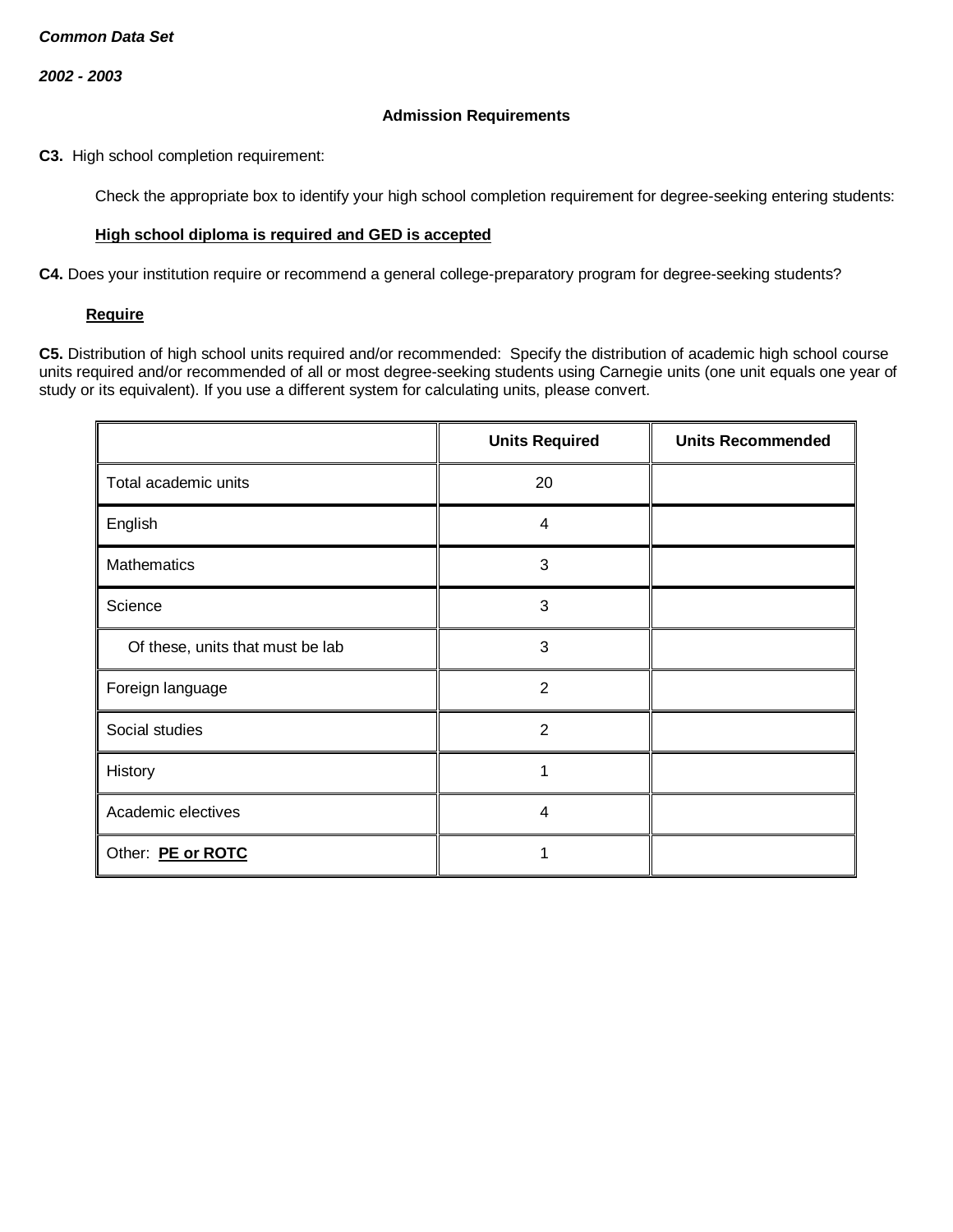# **Basis for Selection**

**C6.** Do you have an open admission policy, under which virtually all secondary school graduates or students with GED equivalency diplomas are admitted without regard to academic record, test scores, or other qualifications? **No**

**C7.** Relative importance of each of the following academic and nonacademic factors in your first-time, first-year, degreeseeking (freshman) admission decisions.

|                                  | <b>Very Important</b>     | Important                 | <b>Considered</b>         | <b>Not</b><br><b>Considered</b> |  |  |  |  |
|----------------------------------|---------------------------|---------------------------|---------------------------|---------------------------------|--|--|--|--|
| <b>Academic</b>                  |                           |                           |                           |                                 |  |  |  |  |
| Secondary school record          | $\boldsymbol{\mathsf{X}}$ |                           |                           |                                 |  |  |  |  |
| Class rank                       |                           |                           | $\boldsymbol{\mathsf{X}}$ |                                 |  |  |  |  |
| Recommendation(s)                |                           |                           |                           | $\boldsymbol{\mathsf{X}}$       |  |  |  |  |
| Standardized test scores         | $\pmb{\chi}$              |                           |                           |                                 |  |  |  |  |
| Essay                            |                           |                           |                           | $\boldsymbol{\mathsf{X}}$       |  |  |  |  |
|                                  |                           |                           |                           |                                 |  |  |  |  |
| <b>Nonacademic</b>               |                           |                           |                           |                                 |  |  |  |  |
| Interview                        |                           |                           | $\pmb{\chi}$              |                                 |  |  |  |  |
| Extracurricular activities       |                           | $\boldsymbol{\mathsf{X}}$ |                           |                                 |  |  |  |  |
| Talent/ability                   |                           | $\boldsymbol{\mathsf{X}}$ |                           |                                 |  |  |  |  |
| Character/personal qualities     |                           | $\boldsymbol{\mathsf{X}}$ |                           |                                 |  |  |  |  |
| Alumni/ae relation               |                           |                           | $\boldsymbol{\mathsf{X}}$ |                                 |  |  |  |  |
| Geographical residence           |                           |                           | $\boldsymbol{\mathsf{X}}$ |                                 |  |  |  |  |
| State residency                  |                           | $\boldsymbol{\mathsf{X}}$ |                           |                                 |  |  |  |  |
| Religious affiliation/commitment |                           |                           |                           | $\boldsymbol{\mathsf{X}}$       |  |  |  |  |
| Minority status                  |                           | $\boldsymbol{\mathsf{X}}$ |                           |                                 |  |  |  |  |
| Volunteer work                   |                           |                           | $\pmb{\chi}$              |                                 |  |  |  |  |
| Work experience                  |                           |                           |                           | $\boldsymbol{\mathsf{X}}$       |  |  |  |  |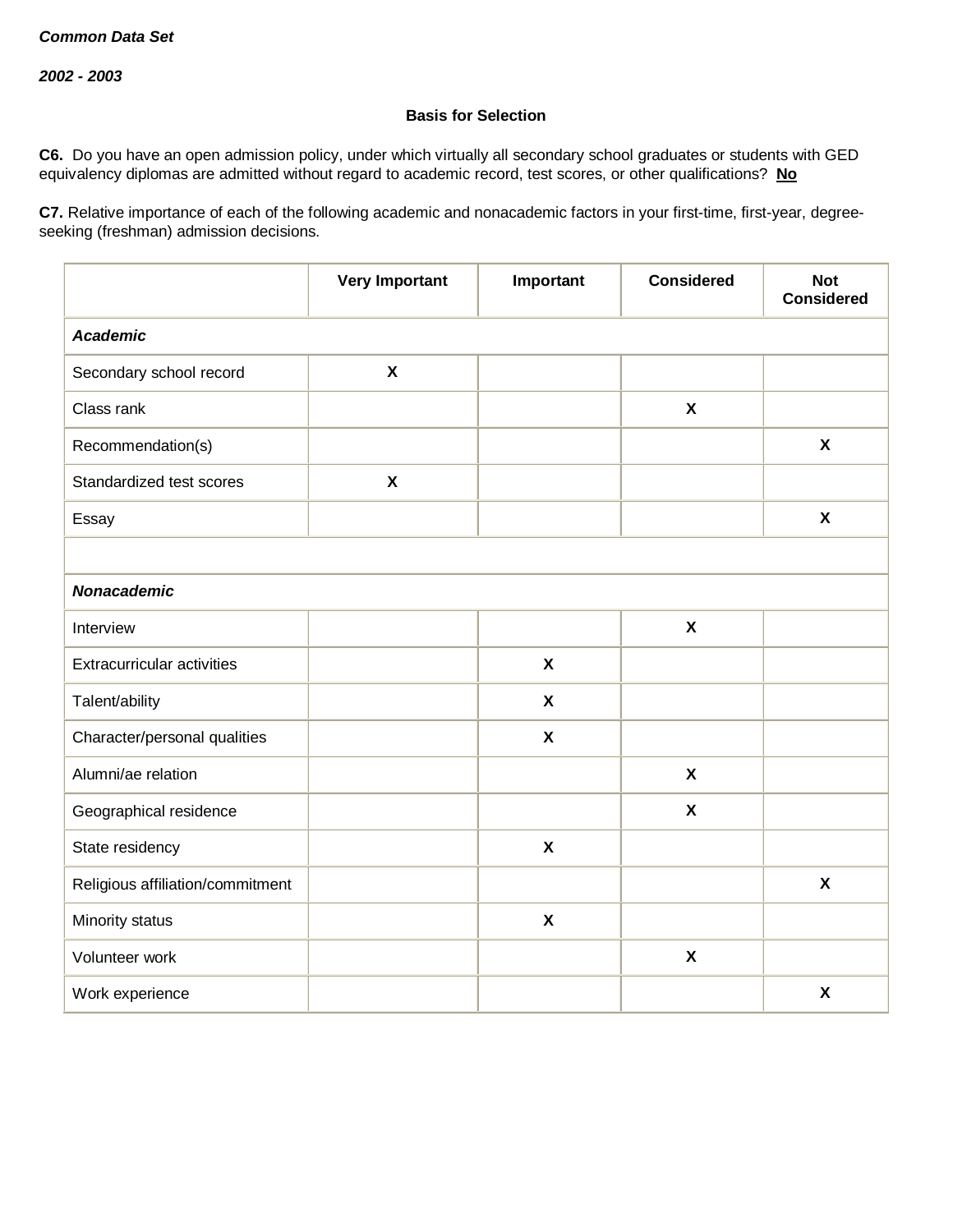*2002 - 2003*

# **SAT and ACT Policies**

#### **C8.** Entrance exams:

A. Does your institution make use of SAT I, SAT II, or ACT scores in admission decisions for first-time, first-year, degree-seeking applicants? **Yes**

If yes, place check marks in the appropriate boxes below to reflect your institution's policies for use in admission.

|                               | <b>ADMISSION</b>          |           |                                   |                                        |                 |
|-------------------------------|---------------------------|-----------|-----------------------------------|----------------------------------------|-----------------|
|                               | Require                   | Recommend | <b>Require for</b><br><b>Some</b> | <b>Consider If</b><br><b>Submitted</b> | <b>Not Used</b> |
| SAT I                         |                           |           |                                   |                                        |                 |
| <b>ACT</b>                    |                           |           |                                   |                                        |                 |
| SAT I or ACT (no preference)  |                           |           |                                   |                                        |                 |
| SAT I or ACT--SAT I preferred | $\boldsymbol{\mathsf{X}}$ |           |                                   |                                        |                 |
| SAT I or ACT--ACT preferred   |                           |           |                                   |                                        |                 |
| SAT I and SAT II              |                           |           |                                   |                                        |                 |
| SAT I and SAT II or ACT       |                           |           |                                   |                                        |                 |
| <b>SAT II</b>                 |                           |           |                                   |                                        |                 |

In addition, does your institution use applicants' test scores for placement or counseling?

Placement **Yes**

Counseling **No**

B. Does your institution use the SAT I or II or the ACT for placement only? **No**

C. Latest date by which SAT I or ACT scores must be received for fall-term admission: **June 1**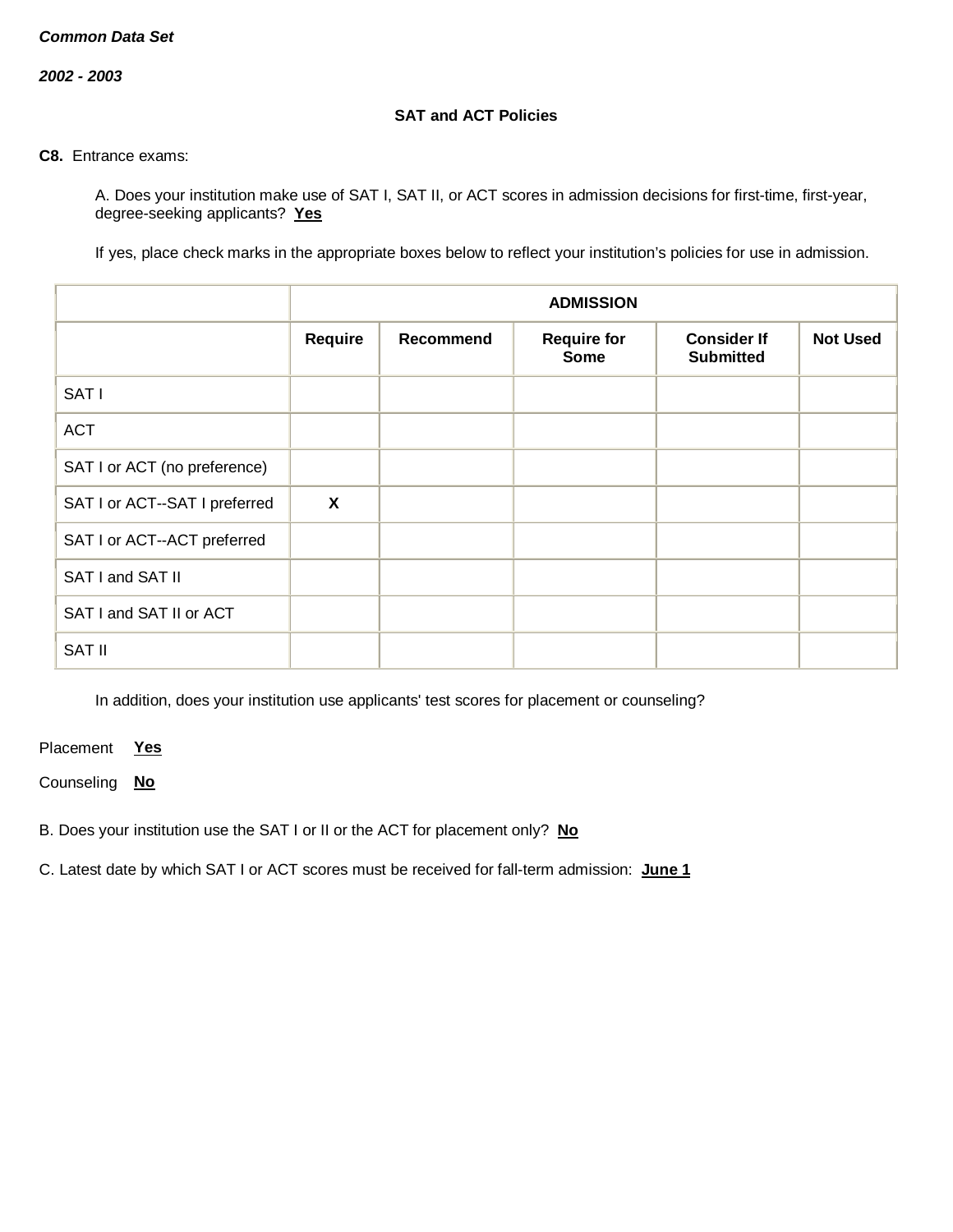# **Freshman Profile**

Provide percentages for ALL enrolled, degree-seeking, full-time and part-time, first-time, first-year (freshman) students enrolled in fall 2002, including students who began studies during summer, international students/nonresident aliens, and students admitted under special arrangements.

**C9.** Percent and number of first-time, first-year (freshman) students enrolled in fall 2002 who submitted national standardized (SAT/ACT) test scores:

Include information for ALL enrolled, degree-seeking, first-time, first-year (freshman) students who submitted test scores. Do not include partial test scores (e.g., mathematics scores but not verbal for a category of students) or combine other standardized test results (such as TOEFL) in this item. SAT scores should be recentered scores. The 25th percentile is the score that 25 percent scored at or below; the 75th percentile score is the one that 25 percent scored at or above.

Percent submitting SAT scores: **86.2%** Number submitting SAT scores: **448**

Percent submitting ACT scores: **13.3%** Number submitting ACT scores: **69**

|                      | 25th Percentile | <b>75th Percentile</b> |
|----------------------|-----------------|------------------------|
| <b>SAT I Verbal</b>  | 480             | 580                    |
| SAT I Math           | 500             | 600                    |
| <b>ACT Composite</b> | 20              | 25                     |
| <b>ACT English</b>   |                 |                        |
| <b>ACT Math</b>      |                 |                        |

Percent of first-time, first-year (freshman) students with scores in each range:

|         | <b>SAT I Verbal</b> | <b>SAT I Math</b> |
|---------|---------------------|-------------------|
| 700-800 | 1.3%                | 2.2%              |
| 600-699 | 17.2%               | 23.0%             |
| 500-599 | 46.7%               | 50.4%             |
| 400-499 | 33.5%               | 23.9%             |
| 300-399 | 1.3%                | 0.4%              |
| 200-299 | $0.0\%$             | 0.0%              |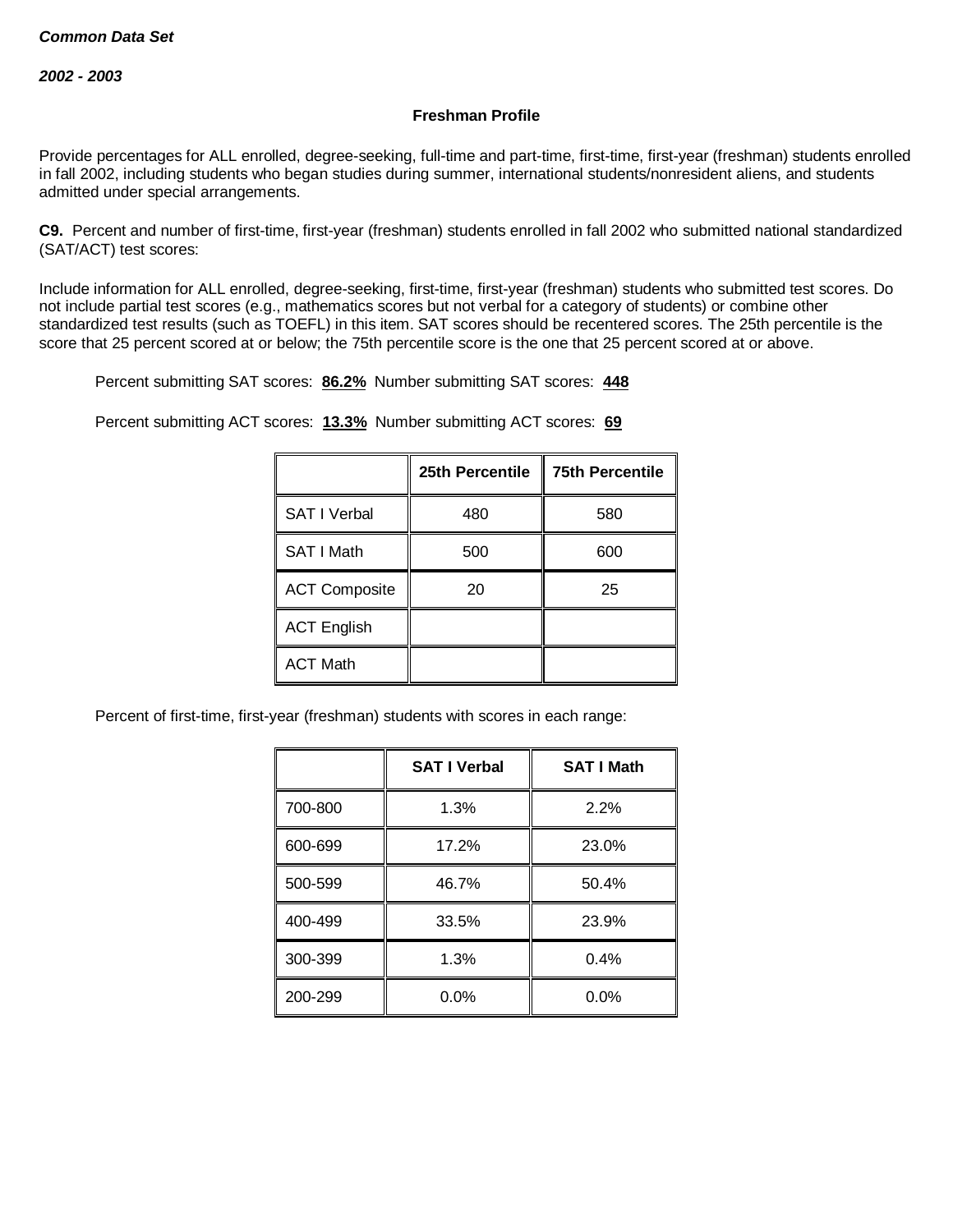#### *2002 - 2003*

|                    | <b>ACT</b><br><b>Composite</b> | <b>ACT English</b> | <b>ACT Math</b> |
|--------------------|--------------------------------|--------------------|-----------------|
| 30-36              | 2.9%                           |                    |                 |
| 24-29              | 39.1%                          |                    |                 |
| 18-23              | 58.0%                          |                    |                 |
| $12 - 17$          | 0.0%                           |                    |                 |
| $6 - 11$           | 0.0%                           |                    |                 |
| Below <sub>6</sub> | 0.0%                           |                    |                 |

**C10.** Percent of all degree-seeking, first-time, first-year (freshman) students who had high school class rank within each of the following ranges (report information for those students from whom you collected high school rank information).

Percent in top tenth of high school graduating class: **9.7%**

Percent in top quarter of high school graduating class: **29.7%**

Percent in top half of high school graduating class: **64.1%**

Percent in bottom half of high school graduating class: **35.9%**

Percent in bottom quarter of high school graduating class: **8.8%**

Percent of total first-time, first-year (freshman) students who submitted high school class rank: **87.3%**

**C11.** Percentage of all enrolled, degree-seeking, first-time, first-year (freshman) students who had high school grade-point averages within each of the following ranges (using 4.0 scale). Report information only for those students from whom you collected high school GPA.

Percent who had GPA of 3.0 and higher: **67.9%**

Percent who had GPA between 2.0 and 2.99: **31.9%**

Percent who had GPA between 1.0 and 1.99: **0.2%**

Percent who had GPA below 1.0: **0.0%**

**C12.** Average high school GPA of all degree-seeking, first-time, first-year (freshman) students who submitted GPA: **3.20**

Percent of total first-time, first-year (freshman) students who submitted high school GPA: **100%**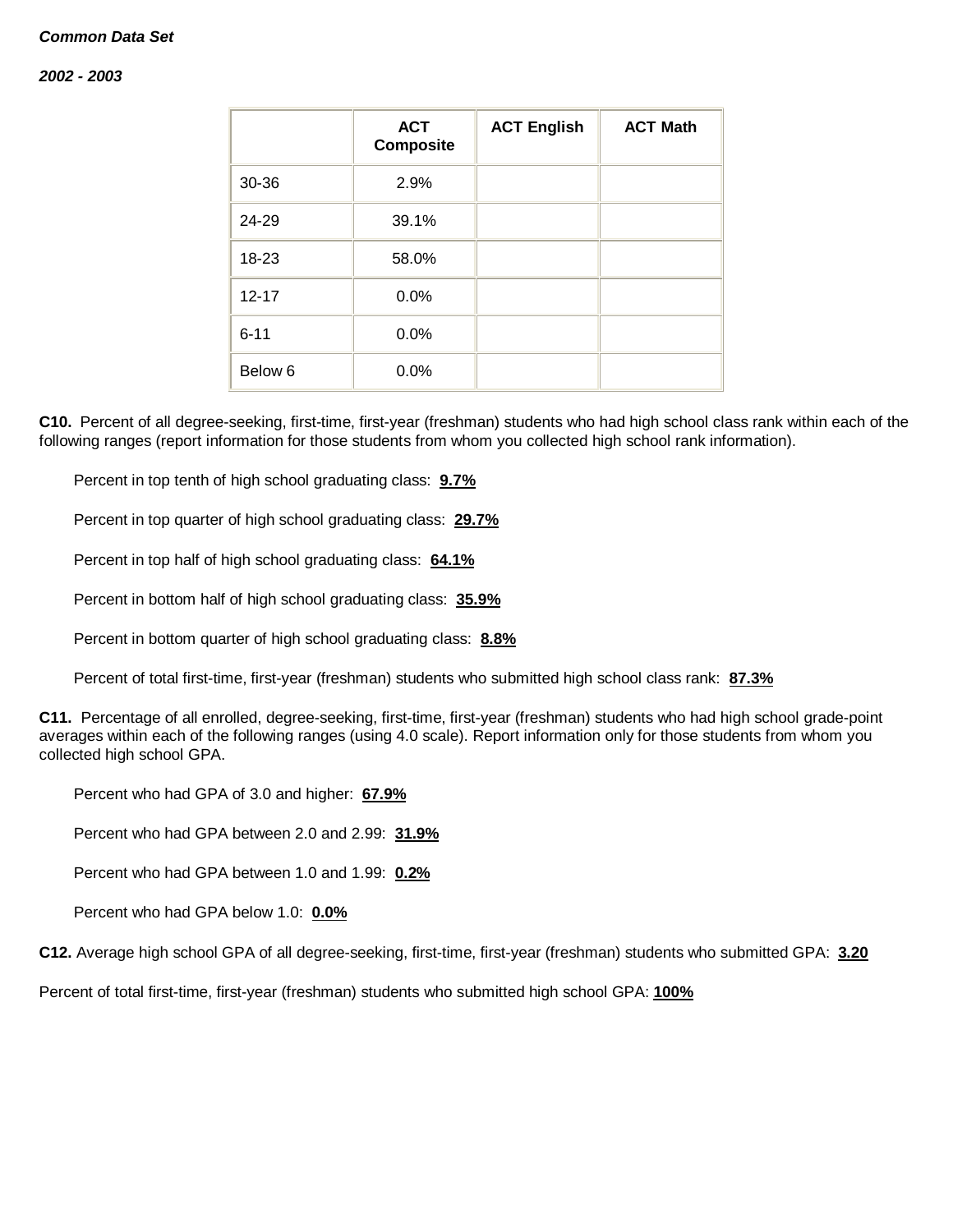*2002 - 2003*

#### **Admission Policies**

**C13.** Application fee:

Does your institution have an application fee? **Yes**

Amount of application fee: **\$35**

Can it be waived for applicants with financial need? **Yes**

**C14.** Application closing date:

Does your institution have an application closing date? **No**

**C15.** Are first-time, first-year students accepted for terms other than the fall? **No**

**C16.** Notification to applicants of admission decision sent:

On a rolling basis beginning (date): **September 1**

**C17.** Reply policy for admitted applicants*:*

Must reply by (date): **May 1**

**C18.** Deferred admission: Does your institution allow students to postpone enrollment after admission? **No**

**C19.** Early admission of high school students: Does your institution allow high school students to enroll as full-time, first-time, first-year (freshman) students one year or more before high school graduation? **No**

**C20.** Common application: Will you accept the Common Application distributed by the National Association of Secondary School Principals if submitted? **No**

Is your college a member of the Common Application Group? **No**

# **Early Decision and Early Action Plans**

**C21.** Early decision: Does your institution offer an early decision plan (an admission plan that permits students to apply and be notified of an admission decision well in advance of the regular notification date and that asks students to commit to attending if accepted) for first-time, first-year (freshman) applicants for fall enrollment? **No**

**C22.** Early action: Do you have a nonbinding early action plan whereby students are notified of an admission decision well in advance of the regular notification date but do not have to commit to attending your college? **No**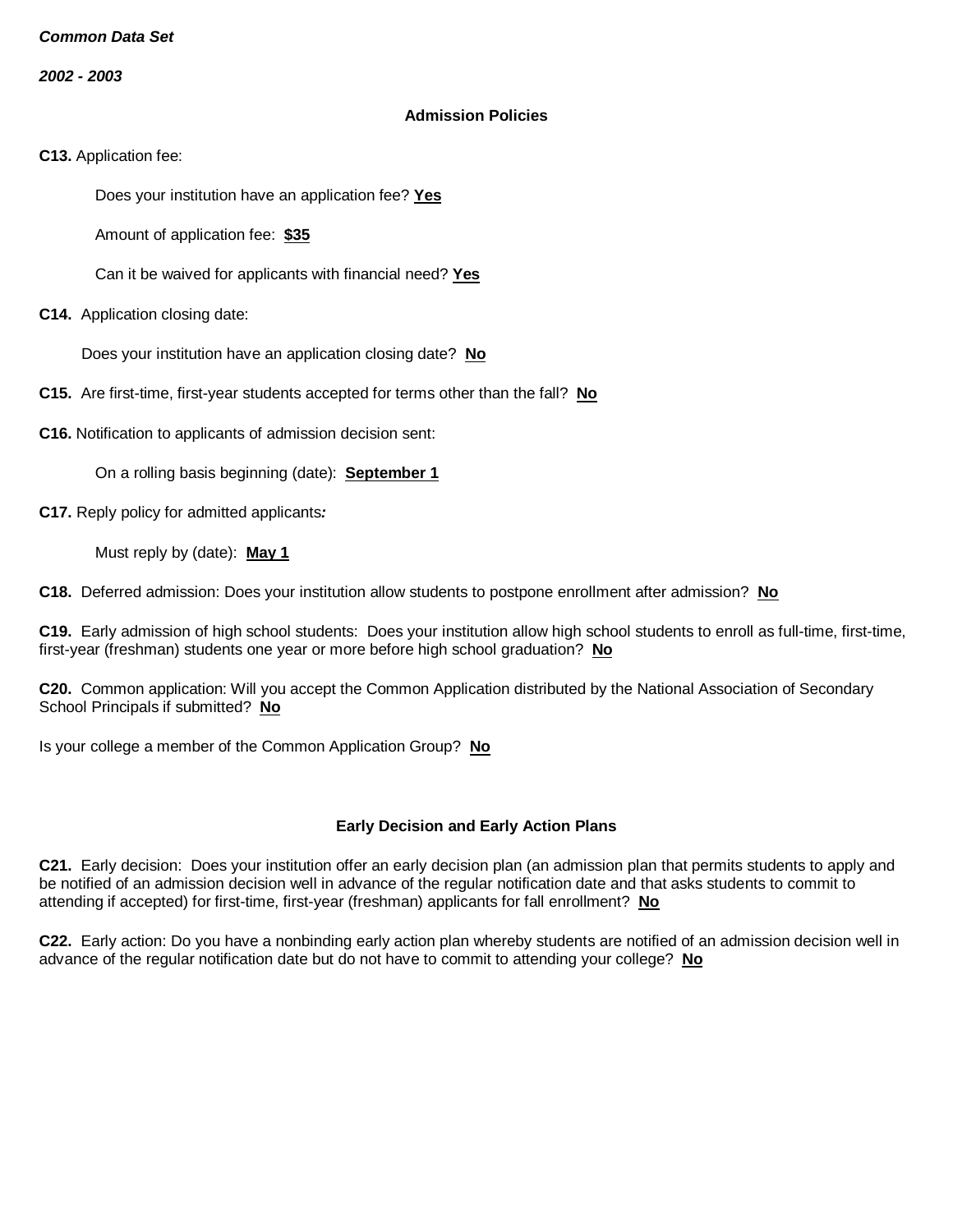*2002 - 2003*

# *D. Transfer Admission*

### **Fall Applicants**

**D1.** Does your institution enroll transfer students? **Yes**

If yes, may transfer students earn advanced standing credit by transferring credits earned from course work completed at other colleges/universities? **Yes**

**D2.** Provide the number of students who applied, were admitted, and enrolled as degree-seeking transfer students in fall 2001.

|       | <b>Applicants</b> | <b>Admitted</b><br><b>Applicants</b> | <b>Enrolled</b><br><b>Applicants</b> |
|-------|-------------------|--------------------------------------|--------------------------------------|
| Men   | 128               | 53                                   | 50                                   |
| Women |                   | 5                                    | 5                                    |
| Total | 135               | 58                                   | 55                                   |

# **Application for Admission**

**D3.** Indicate terms for which transfers may enroll: **Fall**

**D4.** Must a transfer applicant have a minimum number of credits completed or else must apply as an entering freshman? **Yes**

If yes, what is the minimum number of credits and the unit of measure? **24 semester hours**

**D5.** Indicate all items required of transfer students to apply for admission:

|                                                         | <b>Required of</b><br>All | Recommended<br>of All | Recommended<br>of Some | <b>Required of</b><br><b>Some</b> | Not required |
|---------------------------------------------------------|---------------------------|-----------------------|------------------------|-----------------------------------|--------------|
| High school transcript                                  | X                         |                       |                        |                                   |              |
| College transcript(s)                                   | X                         |                       |                        |                                   |              |
| Essay or personal statement                             |                           |                       |                        |                                   | X            |
| Interview                                               |                           | X                     |                        |                                   |              |
| Standardized test scores                                | X                         |                       |                        |                                   |              |
| Statement of good standing<br>from prior institution(s) | X                         |                       |                        |                                   |              |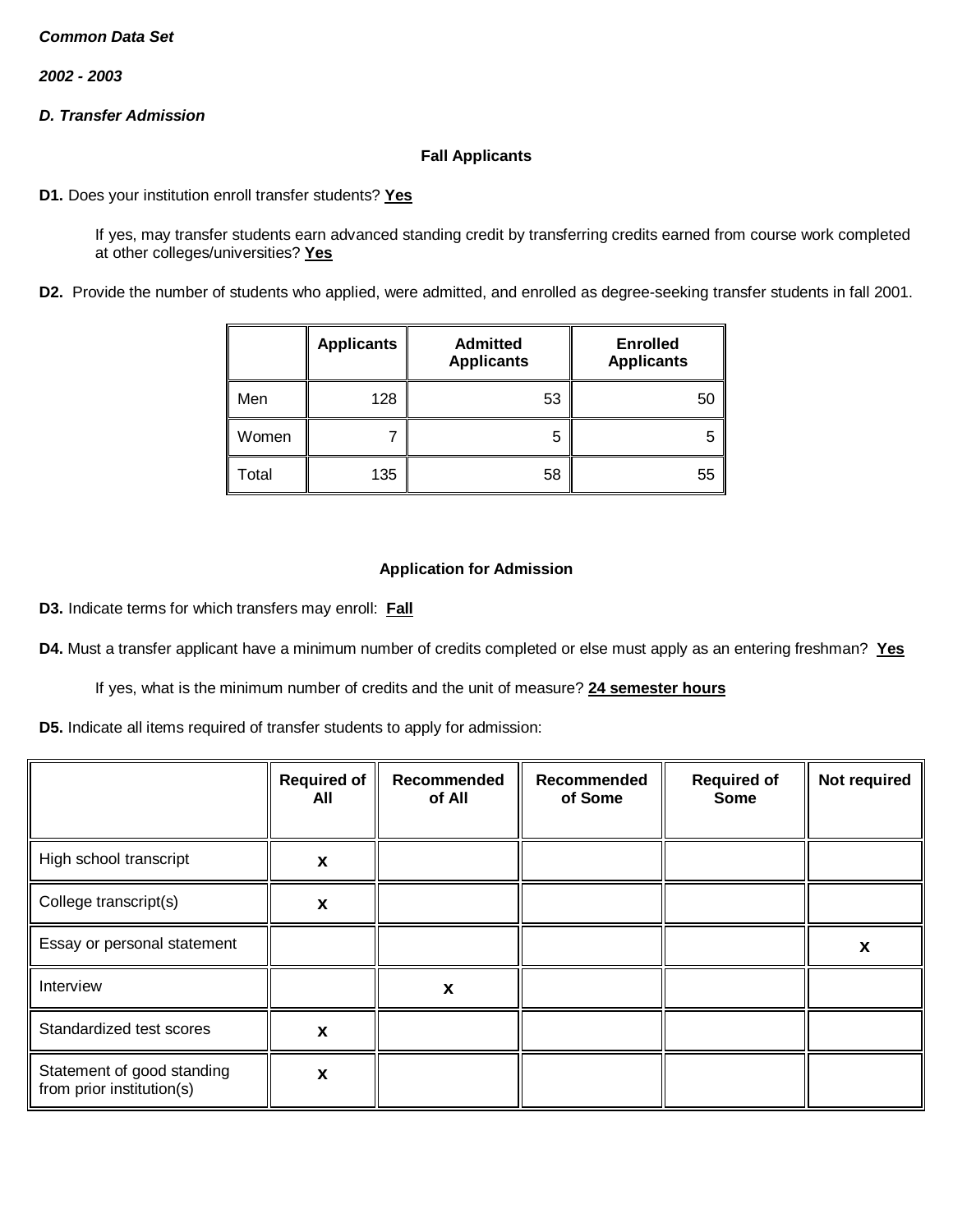## *2002 - 2003*

**D6.** If a minimum high school grade point average is required of transfer applicants, specify: **2.00** (on a 4.00 scale)

**D7**. If a minimum college grade point average is required of transfer applicants, specify: **2.00** (on a 4.00 scale)

**D8**. List any other application requirements specific to transfer applicants: (none)

**D9.** List application priority, closing, notification, and candidate reply dates for transfer students. If applications are reviewed on a continuous or rolling basis, place a check mark in the "Rolling admission" column.

|        | <b>Priority Date</b> | <b>Closing Date</b> | <b>Notification</b><br>Date | <b>Reply Date</b> | <b>Rolling</b><br><b>Admission</b> |
|--------|----------------------|---------------------|-----------------------------|-------------------|------------------------------------|
| Fall   |                      |                     |                             |                   | X                                  |
| Winter |                      |                     |                             |                   | X                                  |
| Spring |                      |                     |                             |                   | X                                  |
| Summer |                      |                     |                             |                   | X                                  |

**D10.** Does an open admission policy, if reported, apply to transfer students? **No**

**D11**. Describe additional requirements for transfer admission, if applicable: (none)

# **Transfer Credit Policies**

**D12.** Report the lowest grade earned for any course that may be transferred for credit: **C**

**D13.** Maximum number of credits or courses that may be transferred from a two-year institution:

Number \_\_\_\_\_\_ Unit type \_\_\_\_\_\_\_\_\_\_

**D14.** Maximum number of credits or courses that may be transferred from a four-year institution:

Number \_\_\_\_\_\_\_\_ Unit type \_\_\_\_\_\_\_\_\_\_\_\_\_\_

- **D15.** Minimum number of credits that transfers must complete at your institution to earn an associate degree: **N/A**
- **D16.** Minimum number of credits that transfers must complete at your institution to earn a bachelor's degree: **(see D17)**
- **D17.** Describe other transfer credit policies:

#### **1. A transfer student must have completed a minimum of two semesters as a full-time student (minimum 12 hours each semester) maintaining a GPR of 2.0 (on a 4.0 scale).**

**2. Students are required to earn at The Citadel a minimum of one-half the semester hours prescribed for their major course of study.**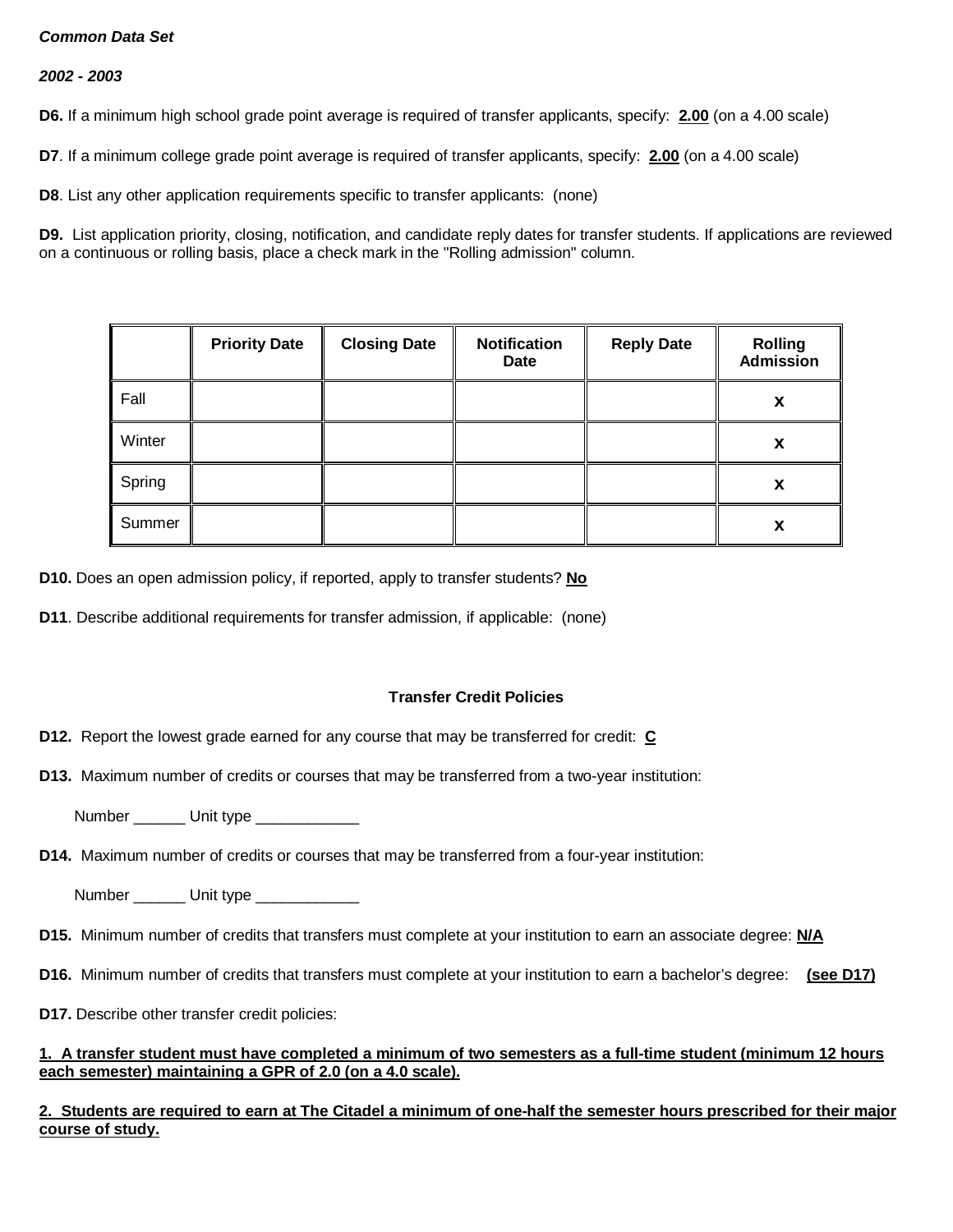*2002 - 2003*

# *E. Academic Offerings and Policies*

**E1.** Special study options: Identify those programs available at your institution. Refer to the glossary for definitions.

Double major

English as a Second Language (ESL)

Cross-registration

Honors program

Independent study

Internships

Study abroad

Social science

Teacher certification program

**E3.** Areas in which all or most students are required to complete some course work prior to graduation:

English (including composition) Foreign languages **History** Other: ROTC **Mathematics** Sciences (biological or physical)

**Library Collections**

Report the number of holdings. Refer to the most recent Academic Libraries Survey for corresponding equivalents.

**E4.** Books, serial backfiles, electronic documents, and government documents (titles) that are accessible through the library's catalog **234,282**

- **E5.** Current serial subscriptions (paper, microform): **1,336**
- **E6.** Microforms (units) : **1,177,586**
- **E7.** Audiovisual materials (units): **4,507**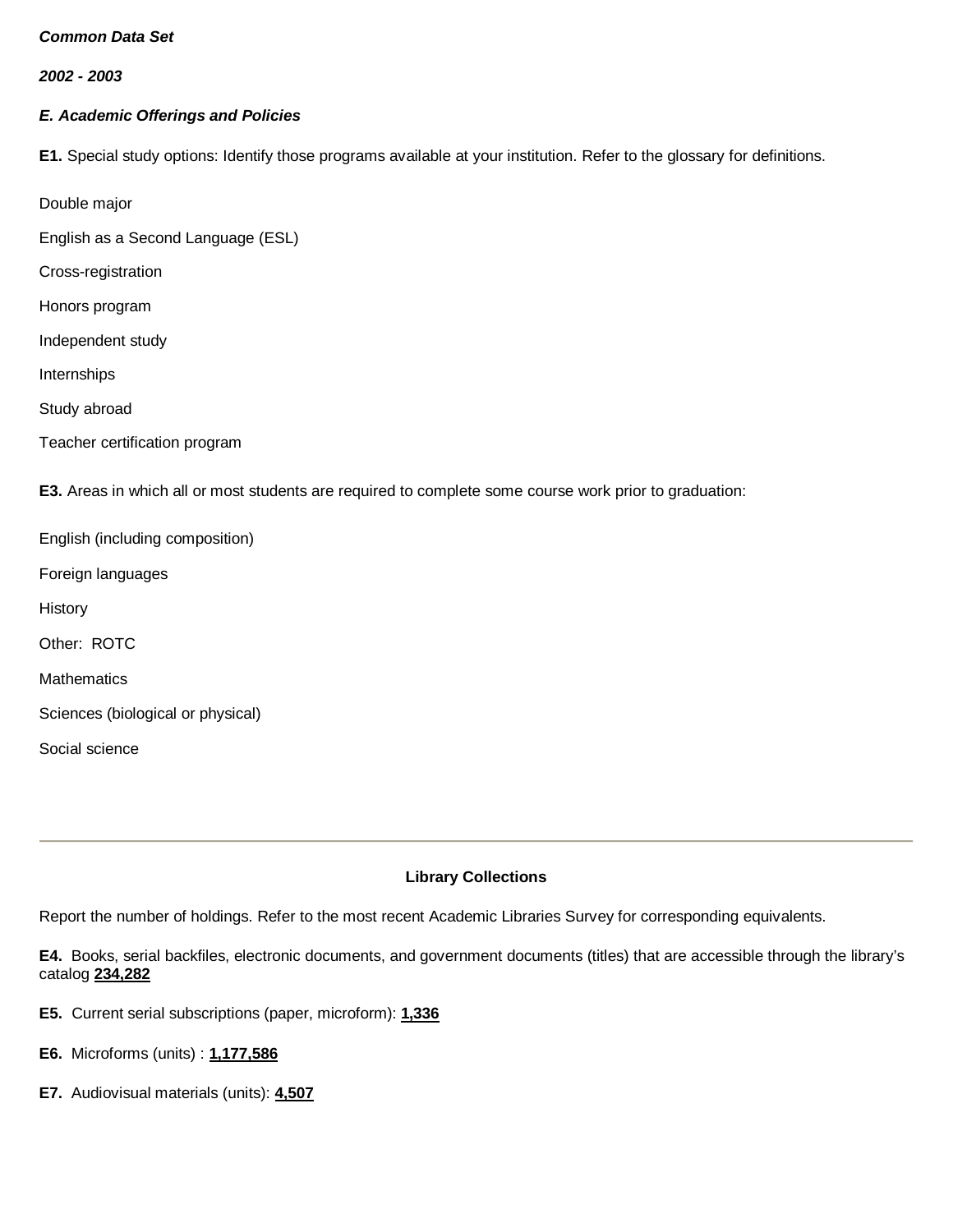*2002 - 2003*

# *F. Student Life*

**F1.** Percentages of first-time, first-year (freshman) students and all degree-seeking undergraduates enrolled in fall 2002 who fit the following categories:

|                                                                                 | First-time, first-year<br>(freshman) students | <b>Undergraduates</b> |
|---------------------------------------------------------------------------------|-----------------------------------------------|-----------------------|
| Percent who are from out of state (exclude international/nonresident<br>aliens) | 54.4%                                         | 52.5%                 |
| Percent of men who join fraternities                                            | N/A                                           | M/A                   |
| Percent of women who join sororities                                            | N/A                                           | N/A                   |
| Percent who live in college-owned, -operated, or -affiliated housing            | <u>100%</u>                                   | <u>100%</u>           |
| Percent who live off campus or commute                                          | M/A                                           | M/A                   |
| Percent of students age 25 and older                                            | $0.0\%$                                       | 5.2%                  |
| Average age of full-time students                                               | <u>18</u>                                     | 20                    |
| Average age of all students (full- and part-time)                               | 18                                            | 20                    |

**F2.** Activities offered: Identify those programs available at your institution.

| Choral groups       | <b>Marching band</b>   | <b>Student government</b> |
|---------------------|------------------------|---------------------------|
| <b>Concert band</b> | <b>Music ensembles</b> | <b>Student newspaper</b>  |
| Drama/theater       | Pep band               | Yearbook                  |

**Literary magazine**

**F3.** ROTC (program offered in cooperation with Reserve Officers' Training Corps)

Army ROTC is offered: **On campus.**

Naval ROTC is offered: **On campus.**

Air Force ROTC is offered: **On campus.**

**F4.** Housing: Check all types of college-owned, -operated, or -affiliated housing available for undergraduates at your institution. **Coed dorms**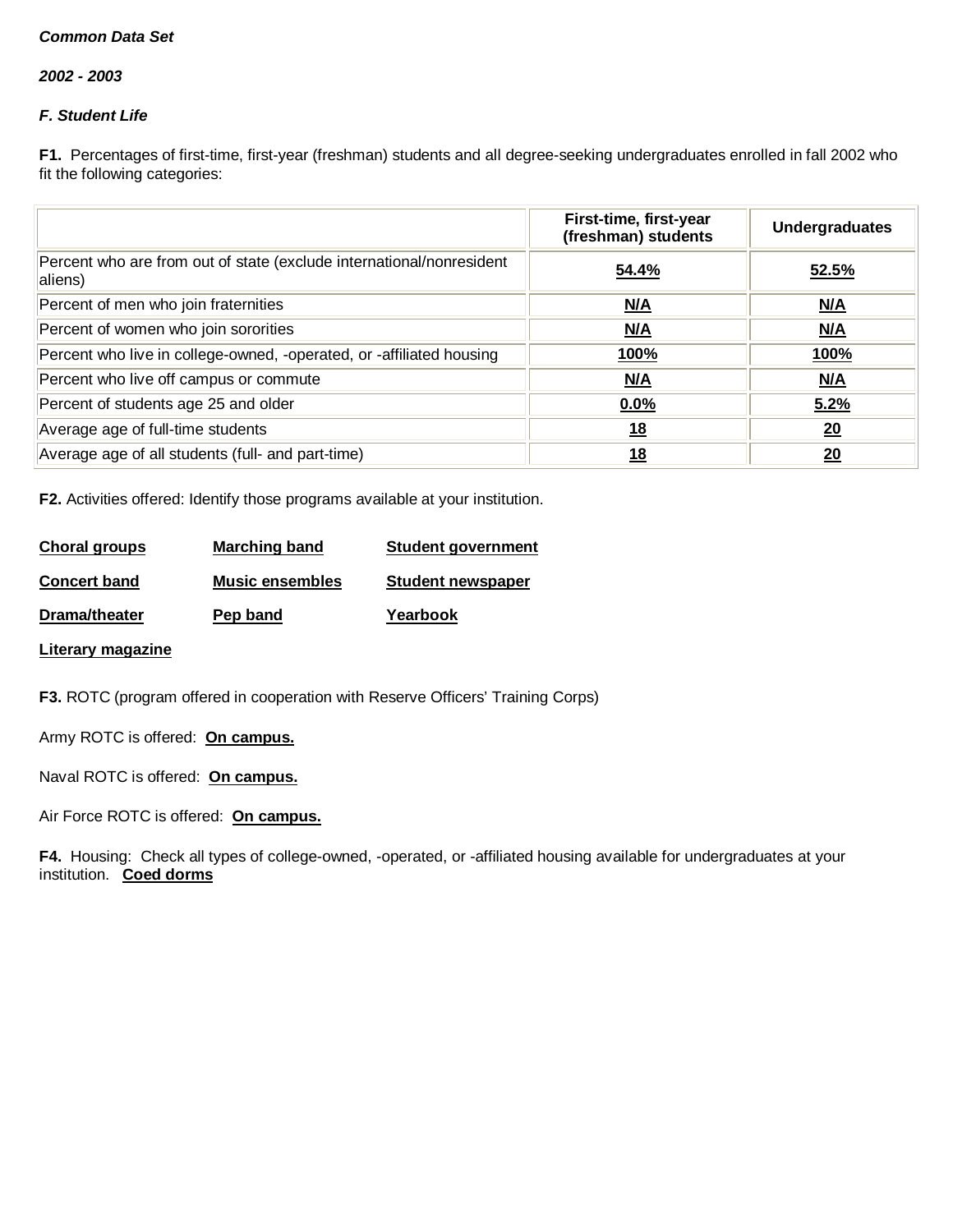#### *2002 - 2003*

### *G. Annual Expenses*

Provide 2003-2004 academic year costs for the following categories that are applicable to your institution.

**G1.** Undergraduate full-time tuition, required fees, room and board:

List the typical tuition, required fees, and room and board for a full-time undergraduate student for the FULL 2003-2004 academic year. A full academic year refers to the period of time generally extending from September to June; usually equated to two semesters or trimesters, three quarters, or the period covered by a four-one-four plan. Room and board is defined as double occupancy and 19 meals per week or the maximum meal plan. Required fees include only charges that all full-time students must pay that are *not* included in tuition (e.g., registration, health, or activity fees.) Do *not* include optional fees (e.g., parking, laboratory use).

|                                         | <b>FIRST-YEAR</b> | <b>UNDERGRADUATES</b> |
|-----------------------------------------|-------------------|-----------------------|
| <b>Required Tuition &amp; Fees:</b>     |                   |                       |
| <b>PUBLIC INSTITUTIONS In-district:</b> | \$4,999           | \$4,999               |
| In-state (out-of-district):             | \$4,999           | \$4,999               |
| Out-of-state:                           | \$13,410          | \$13,410              |
| <b>NONRESIDENT ALIENS:</b>              | \$13,410          | \$13,410              |
|                                         |                   |                       |
| ROOM AND BOARD: (on-campus)             | \$4,778           | \$4,778               |

#### **NOTE: Students in the Corps of Cadets are required to pay \$898 in fees unique to The Citadel which include laundry and dry cleaning charges and infirmary fees. In addition, freshmen pay a \$4,980 deposit and upperclassmen pay a \$1,620 deposit for uniforms, books, and supplies.**

**G2.** Number of credits per term a student can take for the stated full-time tuition **12 minimum**

**G3.** Do tuition and fees vary by year of study (e.g., sophomore, junior, senior)? **No**

**G5.** Provide the estimated expenses for a typical full-time undergraduate student:

|                     | <b>Residents</b> | <b>Commuters (living at home)</b> | <b>Commuters (not living at home)</b> |
|---------------------|------------------|-----------------------------------|---------------------------------------|
| Books and supplies: |                  |                                   |                                       |
| Room only:          |                  |                                   |                                       |
| Board only:         |                  |                                   |                                       |
| Transportation:     |                  |                                   |                                       |
| Other expenses:     |                  |                                   |                                       |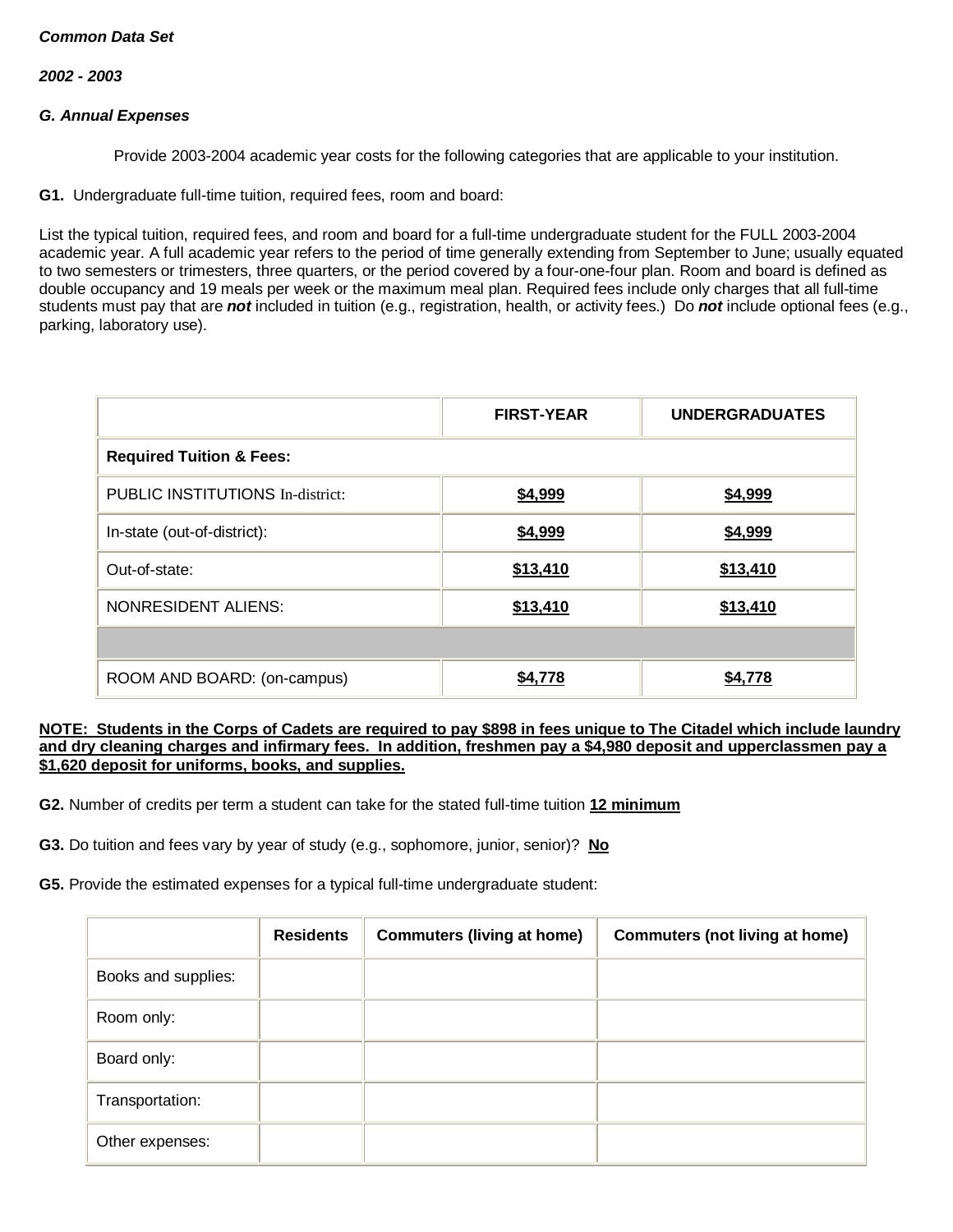# *2002 - 2003*

**G6.** Undergraduate per-credit-hour charges:

| PUBLIC INSTITUTIONS In-district: | \$173 |
|----------------------------------|-------|
| In-state (out-of-district):      | \$173 |
| Out-of-state:                    | \$348 |
| NONRESIDENT ALIENS:              | \$348 |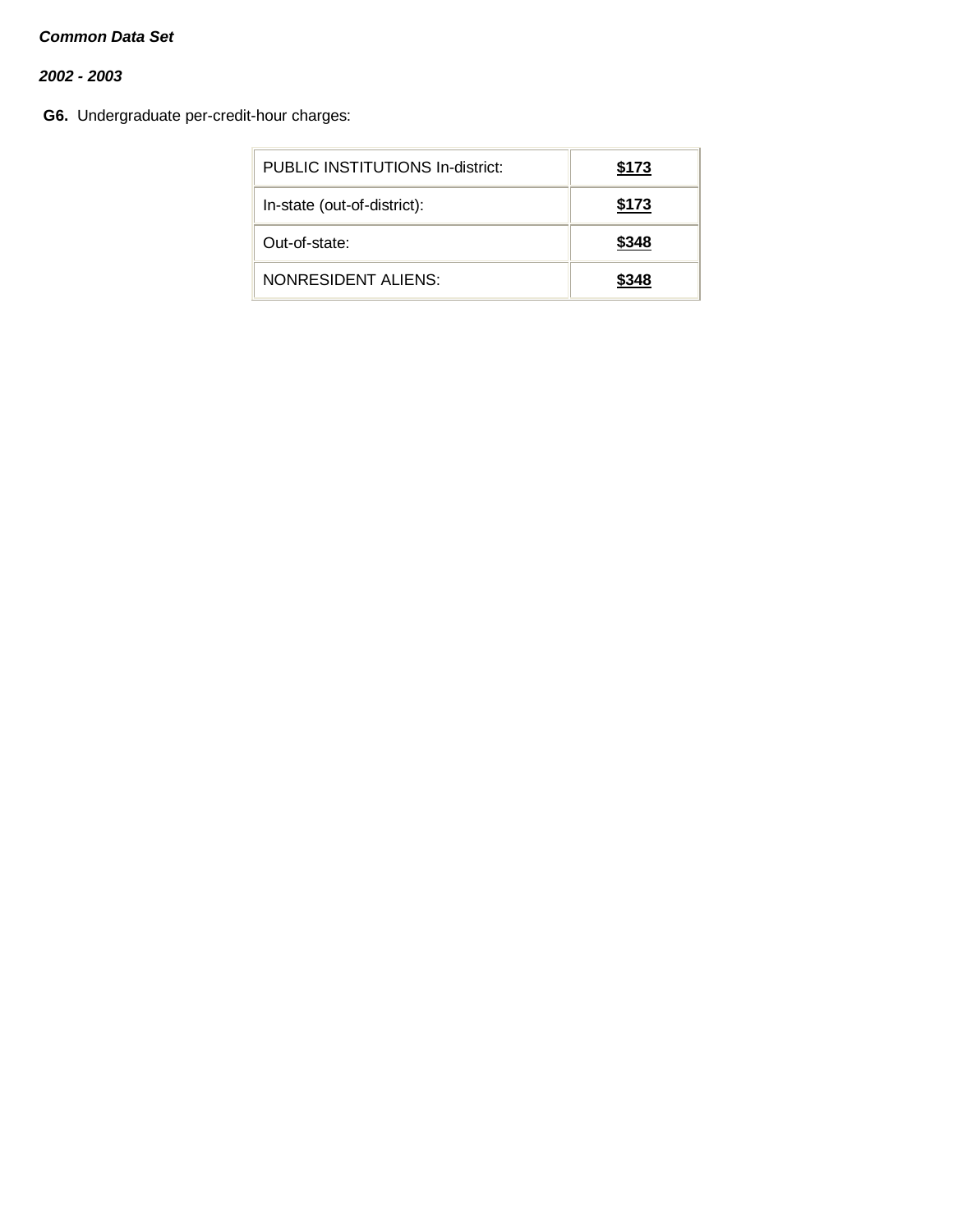# *H. Financial Aid*

### **Aid Awarded to Enrolled Undergraduates**

**H1.** Enter total dollar amounts awarded to full-time and less than full-time degree-seeking undergraduates (using the same cohort reported in CDS Question B1, "total degree-seeking" undergraduates) in the following categories. Include aid awarded to international students (i.e., those not qualifying for federal aid). Aid that is non-need-based but that was used to meet need should be reported in the need-based aid columns. (For a suggested order of precedence in assigning categories of aid to cover need, see the entry for "non-need-based gift aid" on the last page of the definitions section.)

Indicate the academic year for which data are reported for items H1, H2, H2A, and H6 below:

|                                                                                                                                                                                           | <b>Need-based</b> | Non-need-based |
|-------------------------------------------------------------------------------------------------------------------------------------------------------------------------------------------|-------------------|----------------|
|                                                                                                                                                                                           | \$                | \$             |
| <b>Scholarships/Grants</b>                                                                                                                                                                |                   |                |
| Federal                                                                                                                                                                                   | 912,161           |                |
| <b>State</b>                                                                                                                                                                              | 161,430           | 1,283,256      |
| Institutional (endowment, alumni, or other institutional<br>awards) and external funds awarded by the college<br>excluding athletic aid and tuition waivers (which are<br>reported below) | 1,750,000         | 1,850,000      |
| Scholarships/grants from external sources (e.g., Kiwanis,<br>National Merit) not awarded by the college                                                                                   | 0                 | 3,104,553      |
| <b>Total Scholarships/Grants</b>                                                                                                                                                          | 2,823,591         | 6,237,809      |
| Self-Help                                                                                                                                                                                 |                   |                |
| Student loans from all sources (excluding parent loans)                                                                                                                                   | 2,986,873         | 3,237,769      |
| <b>Federal Work-Study</b>                                                                                                                                                                 | 50,000            |                |
| State and other work-study/employment                                                                                                                                                     | $\mathbf 0$       | $\overline{0}$ |
| <b>Total Self-Help</b>                                                                                                                                                                    | 3,036,873         | 3,237,769      |
| <b>Parent Loans</b>                                                                                                                                                                       | 0                 | 4,719,202      |
| <b>Tuition Waivers</b>                                                                                                                                                                    | 0                 | $\bf{0}$       |
| <b>Athletic Awards</b>                                                                                                                                                                    | 0                 | 2,483,387      |

#### **2002-2003 estimated**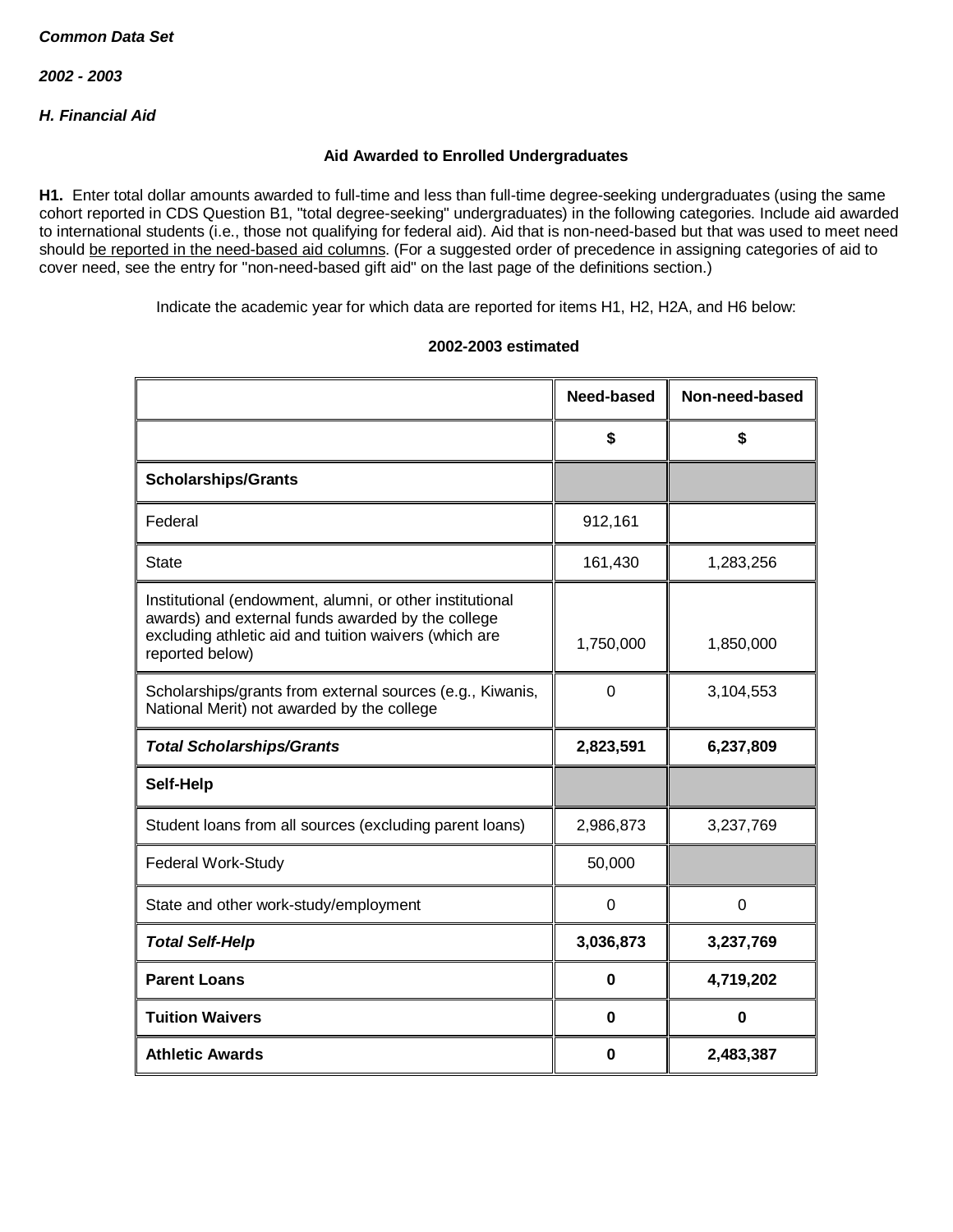#### *2002 - 2003*

**H2.** Number of Enrolled Students Receiving Aid: List the number of degree-seeking full-time and less-than-full-time undergraduates who applied for and received financial aid. Aid that is non-need-based but that was used to meet need should be counted as need-based aid. Numbers should reflect the cohort receiving the dollars reported in H1. Note: In the chart below, students may be counted in more than one row, and full-time freshmen should also be counted as full-time undergraduates.

|                                                                                                                                                                                                                              | <b>First-time</b><br><b>Full-time</b><br><b>Freshmen</b> | <b>Full-time</b><br>Undergrad<br>(Incl. Fresh) | <b>Less Than</b><br><b>Full-time</b><br><b>Undergrad</b> |
|------------------------------------------------------------------------------------------------------------------------------------------------------------------------------------------------------------------------------|----------------------------------------------------------|------------------------------------------------|----------------------------------------------------------|
| a) Number of degree-seeking undergraduate students (CDS Item B1 if<br>reporting on Fall 2001 cohort)                                                                                                                         | 520                                                      | 1,985                                          |                                                          |
| b) Number of students in line a who were financial aid applicants (include<br>applicants for all types of aid)                                                                                                               | 415                                                      | 1,241                                          |                                                          |
| c) Number of students in line b who were determined to have financial need                                                                                                                                                   | 285                                                      | 927                                            |                                                          |
| d) Number of students in line c who received any financial aid                                                                                                                                                               | 274                                                      | 898                                            |                                                          |
| e) Number of students in line d who received any need-based gift aid                                                                                                                                                         | 205                                                      | 586                                            |                                                          |
| f) Number of students in line d who received any need-based self-help aid                                                                                                                                                    | 195                                                      | 514                                            |                                                          |
| g) Number of students in line d who received any non-need-based gift aid                                                                                                                                                     | 172                                                      | 562                                            |                                                          |
| h) Number of students in line d whose need was fully met (exclude PLUS<br>loans, unsubsidized loans, and private alternative loans)                                                                                          | 105                                                      | 498                                            |                                                          |
| i) On average, the percentage of need that was met of students who received<br>any need-based aid. Exclude any resources that were awarded to replace EFC<br>(PLUS loans, unsubsidized loans, and private alternative loans) | 85%                                                      | 84%                                            |                                                          |
| j) The average financial aid package of those in line d. Exclude any resources<br>that were awarded to replace EFC (PLUS loans, unsubsidized loans, and<br>private alternative loans)                                        | \$4,372                                                  | \$6,048                                        |                                                          |
| k) Average need-based gift award of those in line e                                                                                                                                                                          | \$6,986                                                  | \$7,010                                        |                                                          |
| I) Average need-based self-help award (excluding PLUS loans, unsubsidized<br>loans, and private alternative loans) of those in line f                                                                                        | \$2,487                                                  | \$3,900                                        |                                                          |
| m) Average need-based loan (excluding PLUS loans, unsubsidized loans, and<br>private alternative loans) of those in line f who received a need-based loan                                                                    | \$2,487                                                  | \$3,901                                        |                                                          |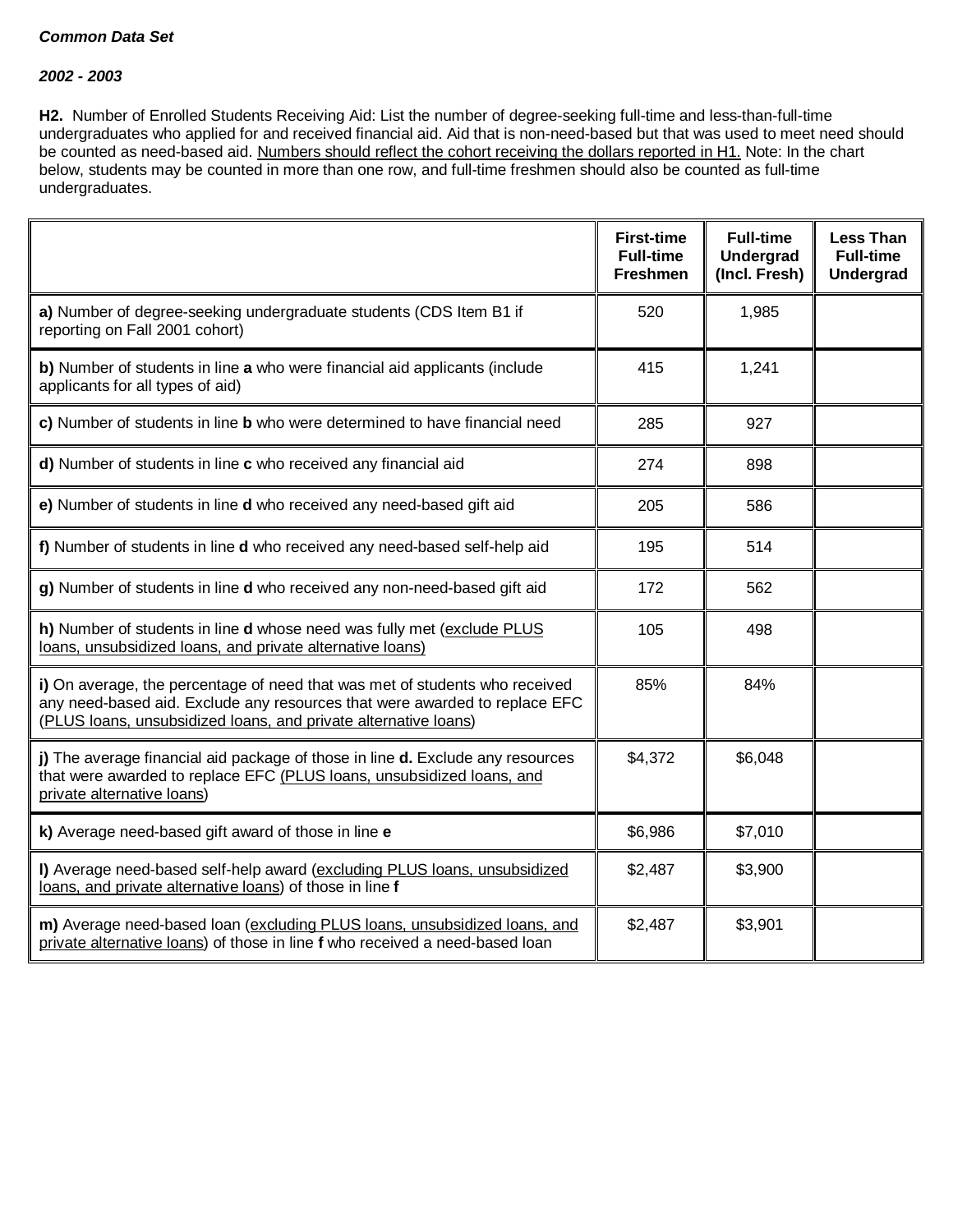#### *2002 - 2003*

**H2A.** Number of Enrolled Students Receiving Non-need-based Grants and Scholarships: List the number of degree-seeking full-time and less-than-full-time undergraduates who had no financial need and who received non-need-based gift aid. Numbers should reflect the cohort receiving the dollars reported in H1. Note: In the chart below, students may be counted in more than one row, and full-time freshmen should also be counted as full-time undergraduates.

|                                                                                                                                                                         | <b>First-time</b><br><b>Full-time</b><br><b>Freshmen</b> | <b>Full-time</b><br>Undergrad<br>(Incl. Fresh) | <b>Less Than</b><br><b>Full-time</b><br><b>Undergrad</b> |
|-------------------------------------------------------------------------------------------------------------------------------------------------------------------------|----------------------------------------------------------|------------------------------------------------|----------------------------------------------------------|
| n) Number of students in line a who had no financial need and who received<br>non-need-based gift aid (exclude those receiving athletic awards and tuition<br>benefits) | 46                                                       | 119                                            |                                                          |
| o) Average dollar amount of non-need-based gift aid awarded to students in<br>line <b>n</b>                                                                             | \$15,512                                                 | \$13,986                                       |                                                          |
| p) Number of students in line a who received a non-need-based athletic grant<br>or scholarship                                                                          | 65                                                       | 296                                            |                                                          |
| q) Average dollar amount of non-need-based athletic grants and scholarships<br>awarded to students in line p                                                            | \$11,801                                                 | \$8,021                                        |                                                          |

**H3:** Which needs-analysis methodology does your institution use in awarding institutional aid?

# **Federal methodology (FM)**

**H4.** Percent of the 2001 undergraduate class who graduated between July 1, 2001 and June 30, 2002 and borrowed through any loan programs (federal, state, subsidized, unsubsidized, private, etc.; exclude parent loans). Include only students who borrowed while enrolled at your institution. **59 %**

**H5.** Average per-borrower cumulative undergraduate indebtedness of those in line H4. Do not include money borrowed at other institutions: **\$13,901**

# **Aid to Undergraduate Degree-seeking Nonresident Aliens**

(Note: Report numbers and dollar amounts for the same academic year checked in item H1.)

**H6.** Indicate your institution's policy regarding financial aid for undergraduate degree-seeking nonresident aliens: **Collegeadministered non-need-based financial aid is available**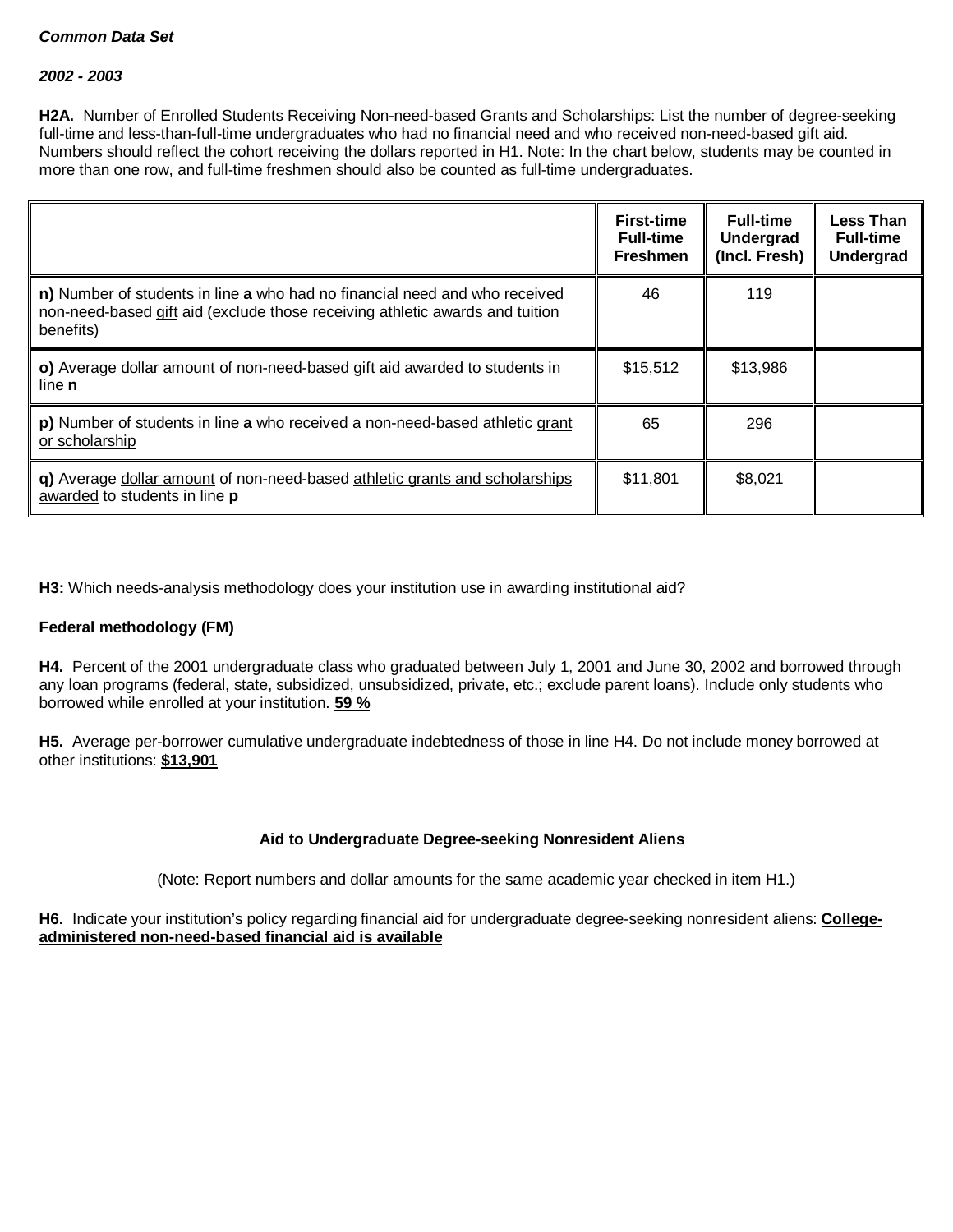*2002 - 2003*

#### **Process for First-Year/Freshman Students**

**H7.** Check off all financial aid forms domestic first-year (freshman) financial aid applicants must submit: **FAFSA**

- **H8.** Check off all financial aid forms nonresident alien first-year financial aid applicants must submit:
- **H9.** Indicate filing dates for first-year (freshman) students:

Priority date for filing required financial aid forms: **March 17**

- Deadline for filing required financial aid forms: **February 28**
- **H10.** Indicate notification dates for first-year (freshman) students (answer a or b):

Students notified on or about (date): **April 15**

**H11.** Indicate reply dates: **Students must reply within 2 weeks of notification.**

#### **Types of Aid Available**

Please check off all types of aid available to undergraduates at your institution:

**H12. Loans** 

# **FEDERAL DIRECT STUDENT LOAN PROGRAM (DIRECT LOAN):**

**Direct Subsidized Stafford Loans**

**Direct Unsubsidized Stafford Loans**

**Direct PLUS Loans**

**Federal Perkins Loans**

**College/university loans from institutional funds**

**H13.** Scholarships and Grants

## **Need-based:**

**Federal Pell**

**SEOG**

**State scholarships/grants**

**Private scholarships**

**College/university gift aid from institutional funds**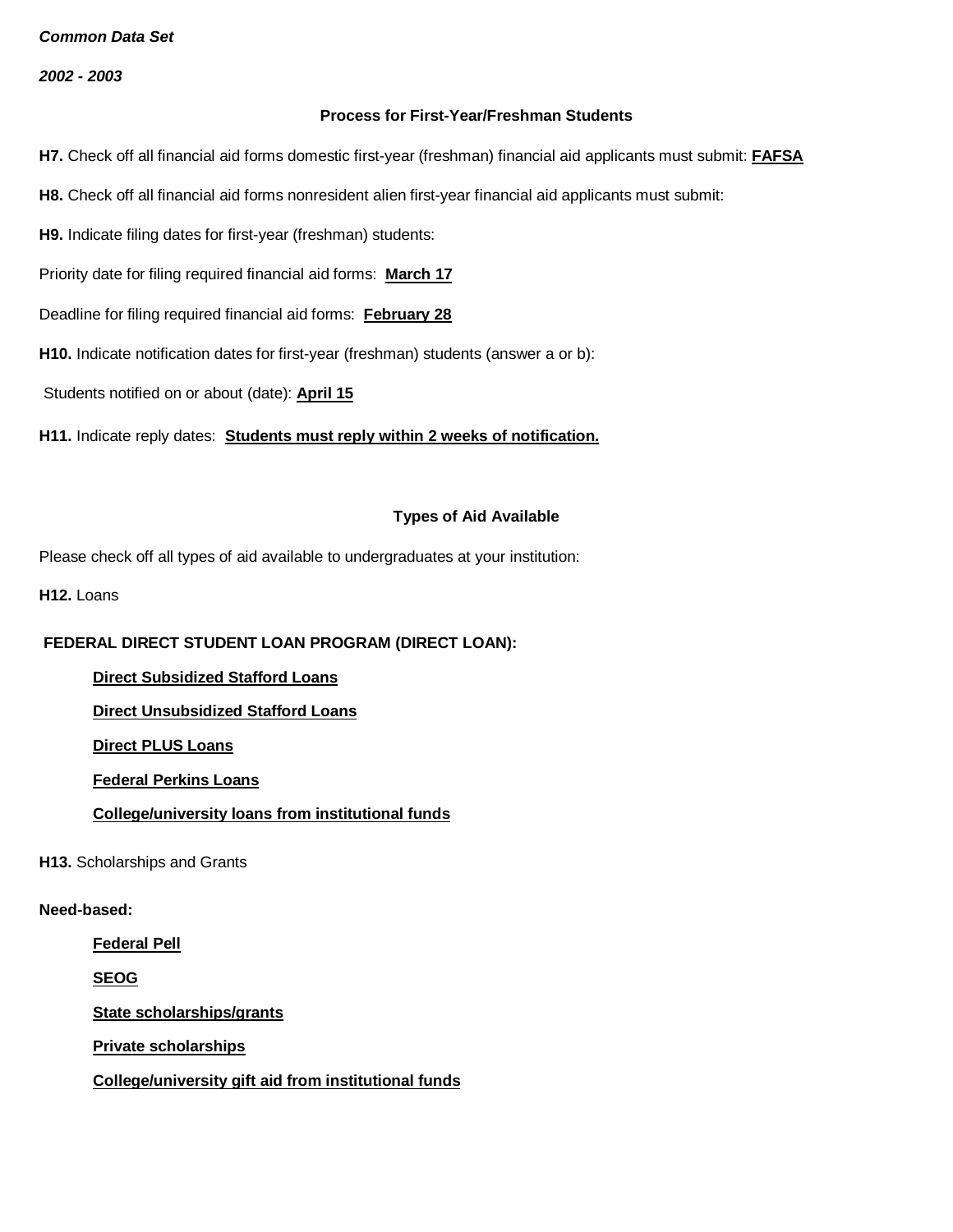# *2002 - 2003*

**H14.** Check off criteria used in awarding institutional aid. Check all that apply.

| Non-need                 | Need-based               |                    | Non-need                 | Need-based               |                          |
|--------------------------|--------------------------|--------------------|--------------------------|--------------------------|--------------------------|
| v<br><u>Δ</u>            |                          | Academics          | $\checkmark$<br><u>л</u> | $\underline{\mathbf{X}}$ | Leadership               |
| $\underline{\mathsf{X}}$ | $\underline{\mathsf{X}}$ | Alumni affiliation |                          | <u>x</u>                 | Minority status          |
|                          |                          | Art                | <u>x</u>                 |                          | Music/drama              |
| v<br><u>л</u>            |                          | Athletics          |                          |                          | Religious affiliation    |
|                          |                          | Job skills         | ᅀ                        | $\underline{\mathbf{X}}$ | State/district residency |
| <u>л</u>                 |                          | <b>ROTC</b>        |                          |                          |                          |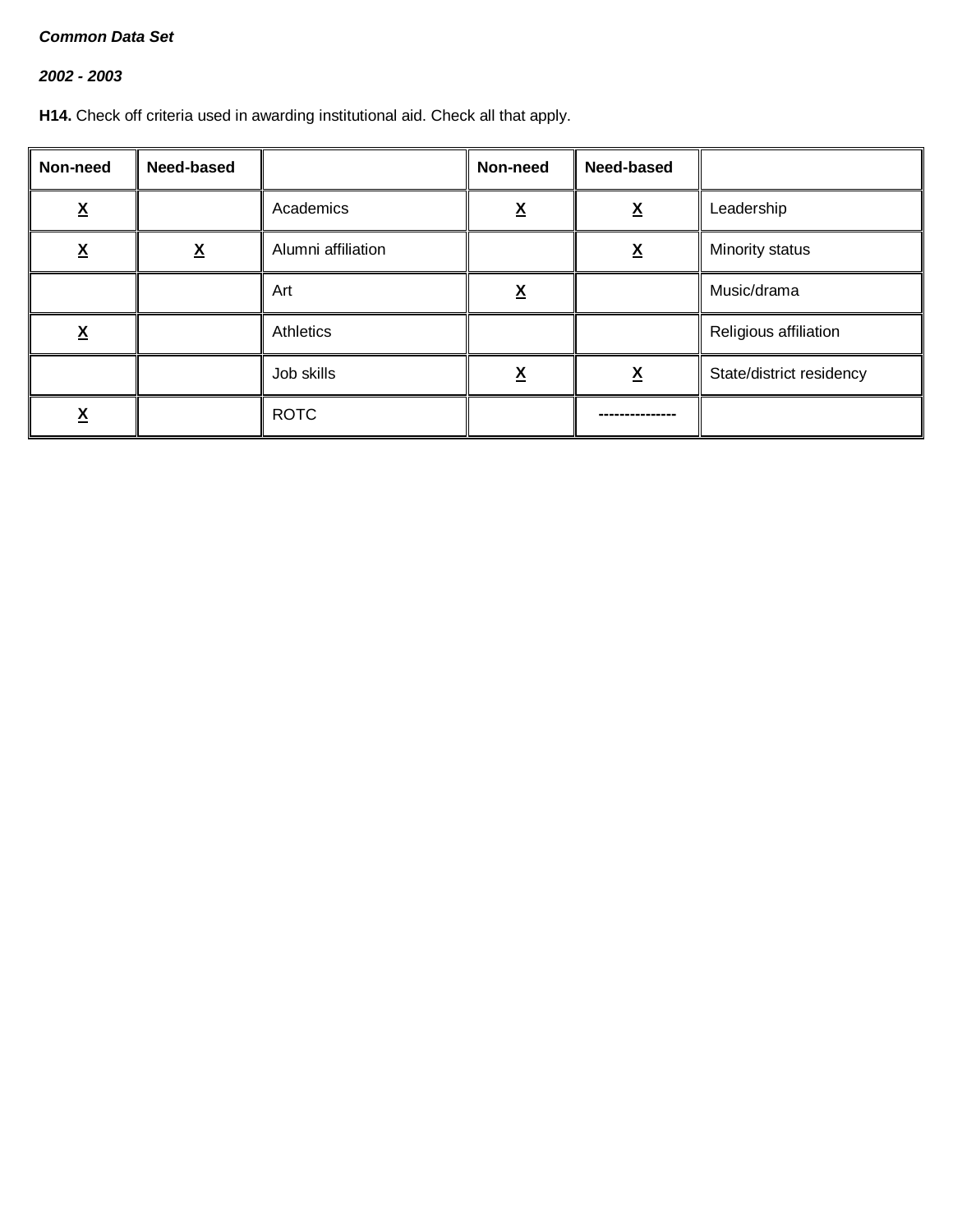*2002 - 2003*

# *I. Instructional Faculty and Class Size*

**1.** Please report number of instructional faculty members in each category for Fall 2002.

|                                                                                                                            | <b>Full-time</b>        | Part-time               | <b>Total</b>            |
|----------------------------------------------------------------------------------------------------------------------------|-------------------------|-------------------------|-------------------------|
| a.) Total number of instructional faculty                                                                                  | <u>148</u>              | <u>68</u>               | 216                     |
| b.) Total number who are members of<br>minority groups                                                                     | <u> 11</u>              | $\overline{4}$          | <u>15</u>               |
| c.) Total number who are women                                                                                             | 40                      | 24                      | <u>64</u>               |
| d.) Total number who are men                                                                                               | <u>108</u>              | <u>44</u>               | <u>152</u>              |
| e.) Total number who are nonresident<br>aliens (international)                                                             | $\overline{\mathbf{0}}$ | $\overline{\mathbf{0}}$ | $\overline{\mathbf{0}}$ |
| f.) Total number with doctorate, first<br>professional, or other terminal degree                                           | <u> 142</u>             | 27                      | <u>169</u>              |
| g.) Total number whose highest degree is<br>a master's but not a terminal master's                                         | $6\overline{6}$         | 35                      | <u>41</u>               |
| h.) Total number whose highest degree is<br>a bachelor's                                                                   | $\overline{\mathbf{0}}$ | $6\overline{6}$         | $6\overline{6}$         |
| i.) Total number whose highest degree is<br>unknown or other (Note: Items f, g, h, and<br><i>i</i> must sum up to item a.) | <u>0</u>                | $\overline{\mathbf{0}}$ | $\overline{\mathbf{0}}$ |

# **2.** Student to Faculty Ratio

Report the Fall 2002 ratio of full-time equivalent students (full-time plus 1/3 part time) to full-time equivalent instructional faculty (full time plus 1/3 part time). In the ratio calculations, exclude both faculty and students in stand-alone graduate or professional programs such as medicine, law, veterinary, dentistry, social work, business, or public health in which faculty teach virtually only graduate level students. Do not count undergraduate or graduate student teaching assistants as faculty.

Fall 2001 Student to Faculty ratio: **15** to 1.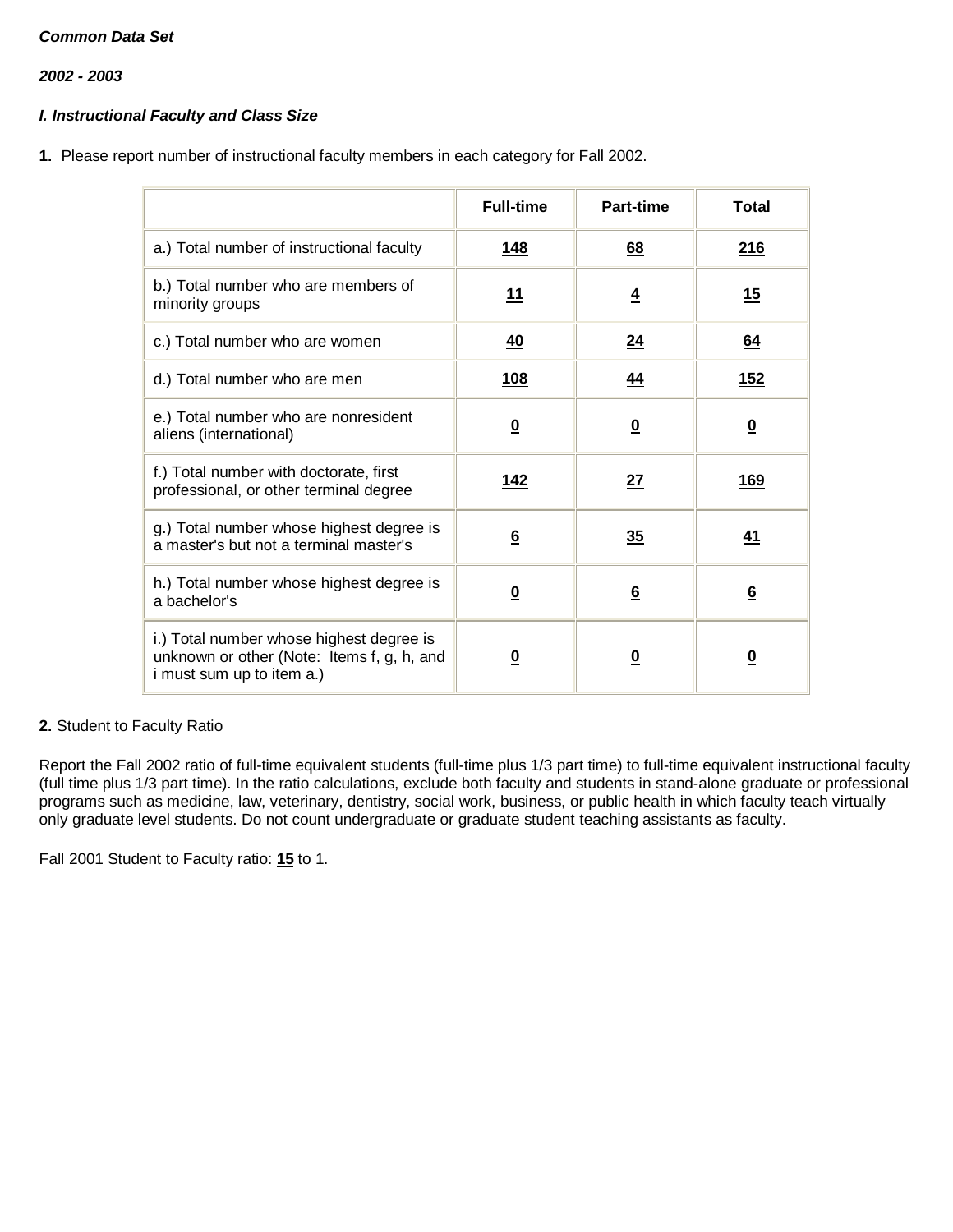### *2002 - 2003*

### **3.** Undergraduate Class Size

In the table below, please use the following definitions to report information about the size of classes and class sections offered in the Fall 2002 term.

*Class Sections:* A class section is an organized course offered for credit, identified by discipline and number, meeting at a stated time or times in a classroom or similar setting, and not a subsection such as a laboratory or discussion session. Undergraduate class sections are defined as any sections in which at least one degree-seeking undergraduate student is enrolled for credit. Exclude distance learning classes and noncredit classes and individual instruction such as dissertation or thesis research, music instruction, or one-to-one readings. Exclude students in independent study, co-operative programs, internships, foreign language taped tutor sessions, practicums, and all students in one-on-one classes. Each class section should be counted only once and should not be duplicated because of course catalog cross-listings.

*Class Subsections:* A class subsection includes any subsection of a course, such as laboratory, recitation, and discussion subsections that are supplementary in nature and are scheduled to meet separately from the lecture portion of the course. Undergraduate subsections are defined as any subsections of courses in which degree-seeking undergraduate students enrolled for credit. As above, exclude noncredit classes and individual instruction such as dissertation or thesis research, music instruction, or one-to-one readings. Each class subsection should be counted only once and should not be duplicated because of cross-listings.

Using the above definitions, please report for each of the following class-size intervals the number of *class sections* and *class subsections* offered in Fall 2002. For example, a lecture class with 800 students who met at another time in 40 separate labs with 20 students should be counted once in the "100+" column in the class section column and 40 times under the "20-29" column of the class subsections table.

#### **Number of Class Sections with Undergraduates Enrolled**

|                                      | $2 - 9$ | $10 - 19$        | 20-29      | 30-39    | 40-49                    | 50-99                   | $100+$   | Total      |
|--------------------------------------|---------|------------------|------------|----------|--------------------------|-------------------------|----------|------------|
| <b>CLASS</b><br><b>SECTIONS</b>      | 89      | <u>148</u>       | <u>179</u> | 113      | 20                       | 14                      | <u>0</u> | 563        |
|                                      | $2 - 9$ | $10 - 19$        | 20-29      | 30-39    | 40-49                    | 50-99                   | $100+$   | Total      |
| <b>CLASS SUB-</b><br><b>SECTIONS</b> | 14      | $\underline{58}$ | 48         | 1<br>مست | $\underline{\mathbf{0}}$ | $\overline{\mathbf{0}}$ | <u>0</u> | <u>121</u> |

#### **Undergraduate Class Size (provide numbers)**